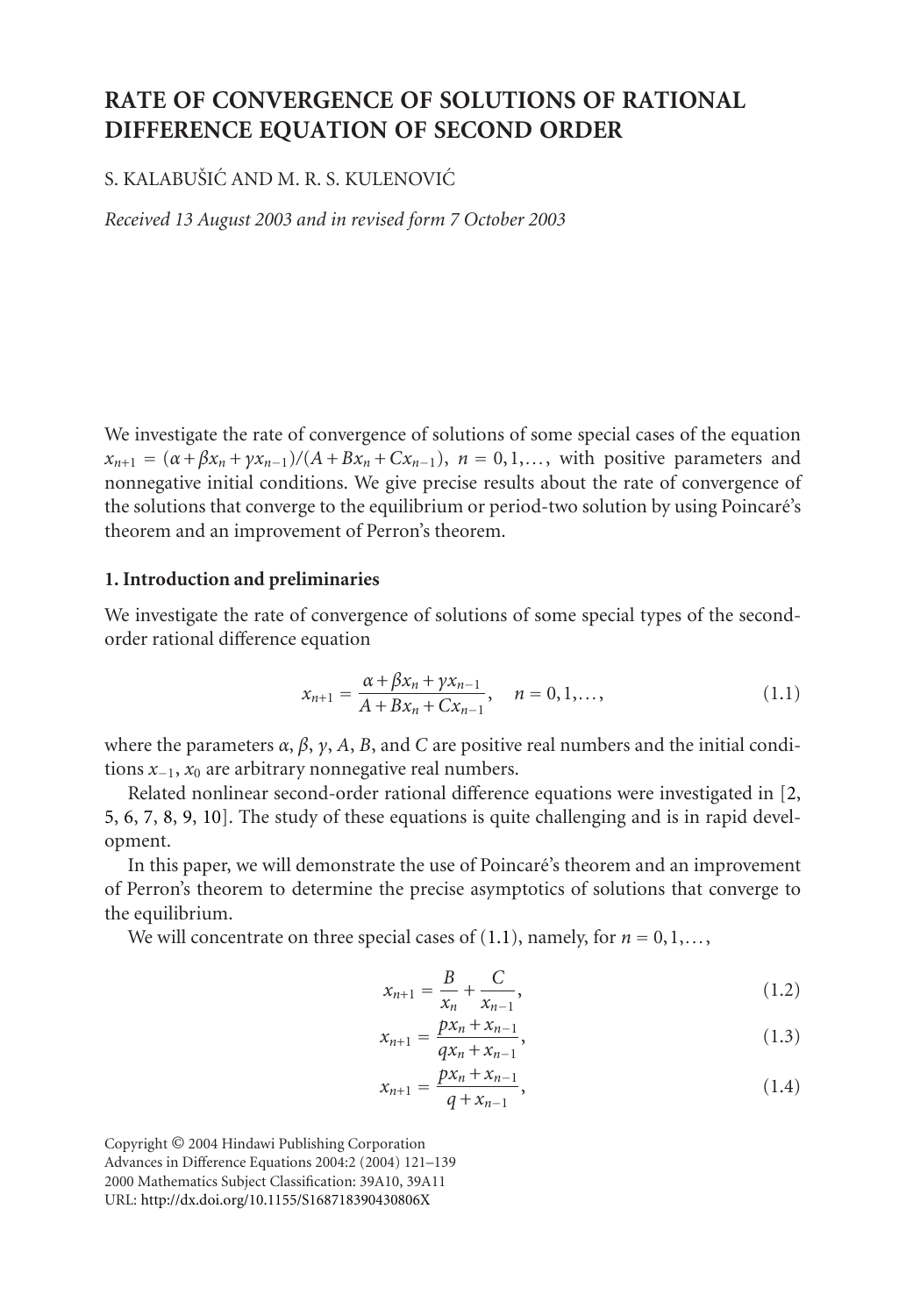where all the parameters are assumed to be positive and the initial conditions *<sup>x</sup>*−1, *<sup>x</sup>*<sup>0</sup> are arbitrary positive real numbers.

In [\[7\]](#page-18-1), the second author and Ladas obtained both local and global stability results for  $(1.2)$ ,  $(1.3)$ , and  $(1.4)$  and found the region in the space of parameters where the equilibrium solution is globally asymptotically stable. In this paper, we will precisely determine the rate of convergence of all solutions in this region by using Poincare's theorem and an ´ improvement of Perron's theorem.

We will show that the asymptotics of solutions that converge to the equilibrium depends on the character of the roots of the characteristic equation of the linearized equation evaluated at the equilibrium. The results on asymptotics of  $(1.2)$ ,  $(1.3)$ , and  $(1.4)$  will show all the complexity of the asymptotics of the general equation [\(1.1\)](#page-0-0).

Here we give some necessary definitions and results that we will use later.

Let *I* be an interval of real numbers and let  $f \in C^1[I \times I, I]$ . Let  $\bar{x} \in I$  be an equilibrium point of the difference equation

<span id="page-1-0"></span>
$$
x_{n+1} = f(x_n, x_{n-1}), \quad n = 0, 1, \dots,
$$
\n(1.5)

that is,  $\bar{x} = f(\bar{x}, \bar{x})$ .

Let

$$
s = \frac{\partial f}{\partial u}(\bar{x}, \bar{x}), \qquad t = \frac{\partial f}{\partial v}(\bar{x}, \bar{x}) \tag{1.6}
$$

denote the partial derivatives of  $f(u, v)$  evaluated at an equilibrium  $\bar{x}$  of [\(1.5\)](#page-1-0). Then the equation

$$
y_{n+1} = sy_n + ty_{n-1}, \quad n = 0, 1, \dots,
$$
\n(1.7)

is called the *linearized equation* associated with  $(1.5)$  about the equilibrium point  $\bar{x}$ .

Theorem 1.1 (linearized stability). (a) *If both roots of the quadratic equation*

<span id="page-1-1"></span>
$$
\lambda^2 - s\lambda - t = 0 \tag{1.8}
$$

*lie in the open unit disk*  $|\lambda| < 1$ *, then the equilibrium*  $\bar{x}$  *of [\(1.5\)](#page-1-0) is locally asymptotically stable.*

(b) *If at least one of the roots of [\(1.8\)](#page-1-1) has an absolute value greater than one, then the equilibrium*  $\bar{x}$  *of* [\(1.5\)](#page-1-0) *is unstable.* 

(c) *A necessary and sufficient condition for both roots of [\(1.8\)](#page-1-1) to lie in the open unit disk*  $|\lambda|$  < 1 *is* 

$$
|s| < 1 - t < 2. \tag{1.9}
$$

In this case, the locally asymptotically stable equilibrium  $\bar{x}$  is also called a sink.

(d) *A necessary and sufficient condition for both roots of [\(1.8\)](#page-1-1) to have absolute values greater than one is*

$$
|t| > 1, \quad |s| < |1 - t|. \tag{1.10}
$$

*In this case,*  $\bar{x}$  *is called a repeller.*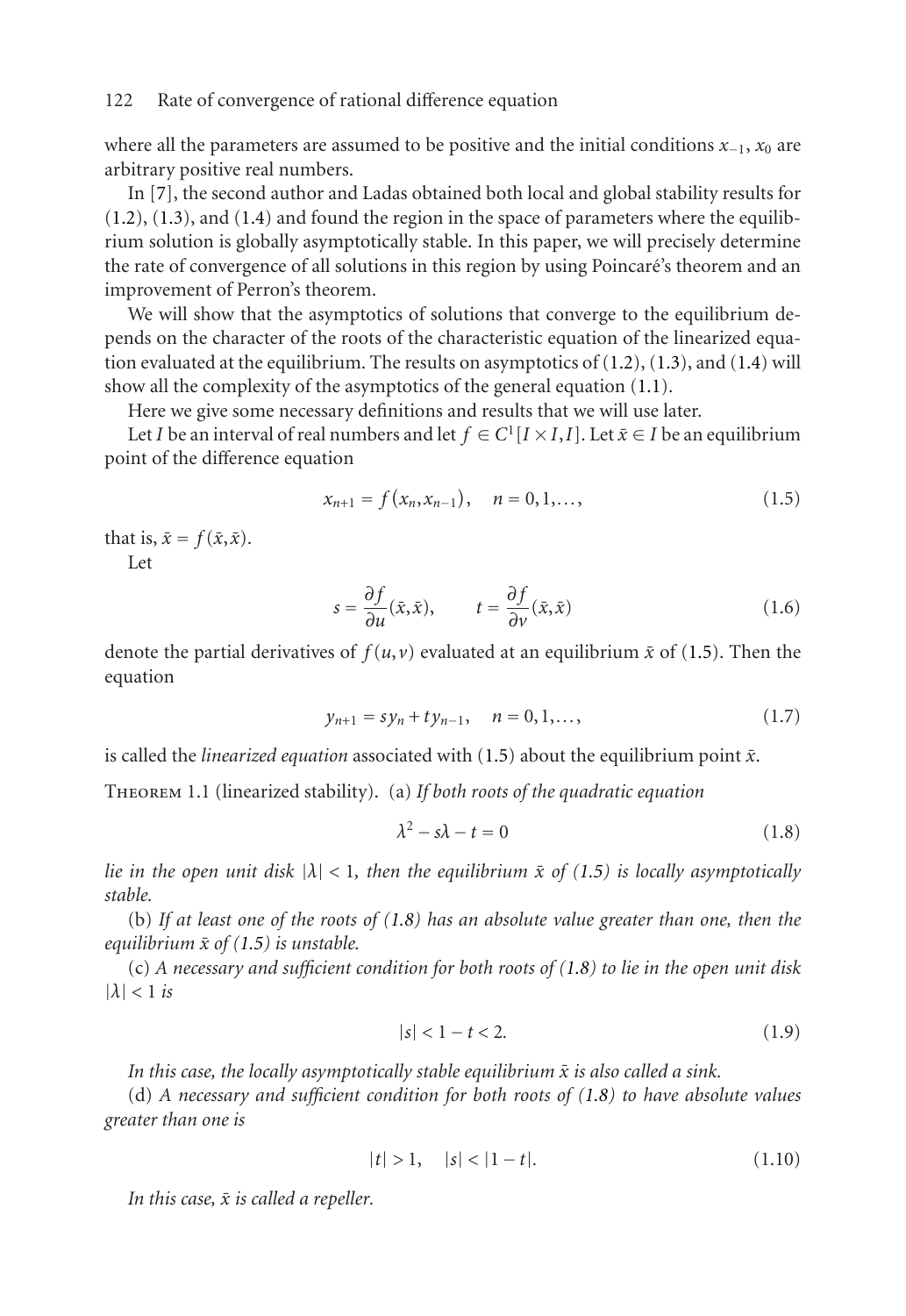(e) *A necessary and sufficient condition for one root of [\(1.8\)](#page-1-1) to have an absolute value greater than one and for the other to have an absolute value less than one is*

$$
s^2 + 4t > 0, \quad |s| > |1 - t|.
$$
 (1.11)

In this case, the unstable equilibrium  $\bar{x}$  is called a saddle point.

The set of points whose orbits converge to an attracting equilibrium point or, periodic point is called the "basin of attraction," see [\[1,](#page-17-2) page 128].

*Definition 1.2.* Let **T** be a map on  $\mathbb{R}^2$  and let **p** be an equilibrium point or a periodic point for **T**. The *basin of attraction* of **p**, denoted by  $\mathcal{B}_{p}$ , is the set of points  $\mathbf{x} \in \mathbb{R}^2$  such that  $|\mathbf{T}^k(\mathbf{x}) - \mathbf{T}^k(\mathbf{p})| \to 0$ , as  $k \to \infty$ , that is,

$$
\mathcal{B}_{\mathbf{p}} = \{ \mathbf{x} \in \mathbb{R}^2 : \left| \mathbf{T}^k(\mathbf{x}) - \mathbf{T}^k(\mathbf{p}) \right| \longrightarrow 0, \text{ as } k \longrightarrow \infty \},\tag{1.12}
$$

where  $|\cdot|$  denotes any norm in  $\mathbb{R}^2$ .

We now give the definitions of positive and negative semicycles of a solution of [\(1.5\)](#page-1-0) relative to an equilibrium point  $\bar{x}$ .

A *positive semicycle* of a solution  $\{x_n\}$  of [\(1.5\)](#page-1-0) consists of a "string" of terms  $\{x_l,$  $x_{l+1},...,x_m$ , all greater than or equal to the equilibrium  $\bar{x}$ , with  $l \geq -1$  and  $m \leq \infty$  and such that either  $l = -1$  or  $l > -1$ ,  $x_{l-1} < \overline{x}$ , and either  $m = \infty$  or  $m < \infty$ ,  $x_{m+1} < \overline{x}$ . A neg*ative semicycle* of a solution  $\{x_n\}$  of [\(1.5\)](#page-1-0) consists of a string of terms  $\{x_l, x_{l+1},...,x_m\}$ , all less than the equilibrium  $\bar{x}$ , with  $l \ge -1$  and  $m \le \infty$  and such that either  $l = -1$  or  $l >$  $-1, x_{l-1} \geq \overline{x}$ , and either  $m = \infty$  or  $m < \infty, x_{m+1} \geq \overline{x}$ .

The next theorem is a slight modification of the result obtained in [\[7,](#page-18-1) [9\]](#page-18-3).

<span id="page-2-0"></span>Theorem 1.3. *Assume that*

$$
f: [0, \infty) \times [0, \infty) \longrightarrow [0, \infty)
$$
\n(1.13)

*is a continuous function satisfying the following properties:*

(a) *there exist*  $L$  *and*  $U, 0 < L < U$ *, such that* 

$$
f(L,L) \ge L, \qquad f(U,U) \le U,\tag{1.14}
$$

*and*  $f(x, y)$  *is nondecreasing in x and*  $y$  *in* [*L*, *U*]*;* (b) *the equation*

$$
f(x,x) = x \tag{1.15}
$$

*has a unique positive solution in* [*L*,*U*]*.*

*Then* [\(1.5\)](#page-1-0) has a unique equilibrium  $\bar{x} \in [L, U]$  and every solution of (1.5) with initial *values*  $x_{-1}$ ,  $x_0 \in [L, U]$  *converges to*  $\overline{x}$ *.*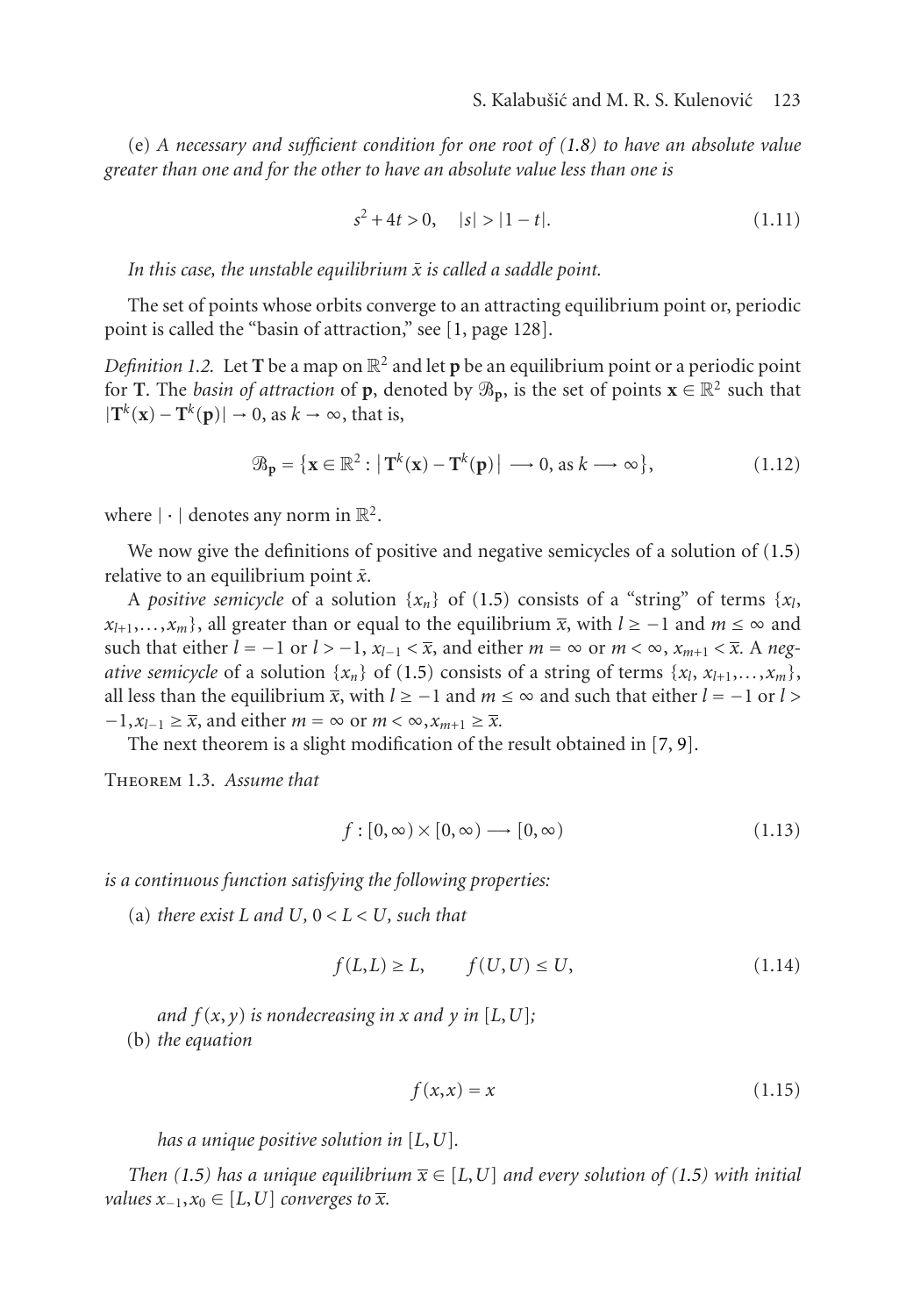*Proof.* Set

$$
m_0 = L, \qquad M_0 = U, \tag{1.16}
$$

and for  $i = 1, 2, \ldots$ , set

$$
M_i = f(M_{i-1}, M_{i-1}), \qquad m_i = f(m_{i-1}, m_{i-1}). \qquad (1.17)
$$

Now observe that for each  $i \geq 0$ ,

$$
m_0 \le m_1 \le \cdots \le m_i \le \cdots \le M_i \le \cdots \le M_1 \le M_0,
$$
  
\n
$$
m_i \le x_k \le M_i \quad \text{for } k \ge 2i+1.
$$
\n(1.18)

Now the proof follows as the proof of [\[7,](#page-18-1) Theorem 1.4.8].  $\Box$ 

The next two theorems give precise information about the asymptotics of linear nonautonomous difference equations. Consider the scalar *k*th-order linear difference equation

$$
x(n+k) + p_1(n)x(n+k-1) + \dots + p_k(n)x(n) = 0,
$$
\n(1.19)

where *k* is a positive integer and  $p_i : \mathbb{Z}^+ \to \mathbb{C}$  for  $i = 1, \ldots, k$ . Assume that

<span id="page-3-2"></span><span id="page-3-1"></span><span id="page-3-0"></span>
$$
q_i = \lim_{k \to \infty} p_i(n), \quad i = 1, ..., k,
$$
 (1.20)

exist in C. Consider the *limiting equation* of [\(1.19\)](#page-3-0):

$$
x(n+k) + q_1 x(n+k-1) + \dots + q_k x(n) = 0.
$$
 (1.21)

Then the following results describe the asymptotics of solutions of [\(1.19\)](#page-3-0). See [\[4,](#page-17-3) [3,](#page-17-4) [11\]](#page-18-5).

THEOREM 1.4 (Poincaré's theorem). *Consider [\(1.19\)](#page-3-0)* subject to condition [\(1.20\)](#page-3-1). Let  $\lambda_1, \ldots,$ *λk be the roots of the characteristic equation*

<span id="page-3-3"></span>
$$
\lambda^k + q_1 \lambda^{k-1} + \dots + q_k = 0 \tag{1.22}
$$

*of the limiting equation [\(1.21\)](#page-3-2), and suppose that*

$$
|\lambda_i| \neq |\lambda_j| \quad \text{for } i \neq j. \tag{1.23}
$$

*If*  $x(n)$  *is a solution of [\(1.19\)](#page-3-0), then either*  $x(n) = 0$  *for all large n or there exists an index*  $j \in \{1, \ldots, k\}$  *such that* 

$$
\lim_{n \to \infty} \frac{x(n+1)}{x(n)} = \lambda_j.
$$
\n(1.24)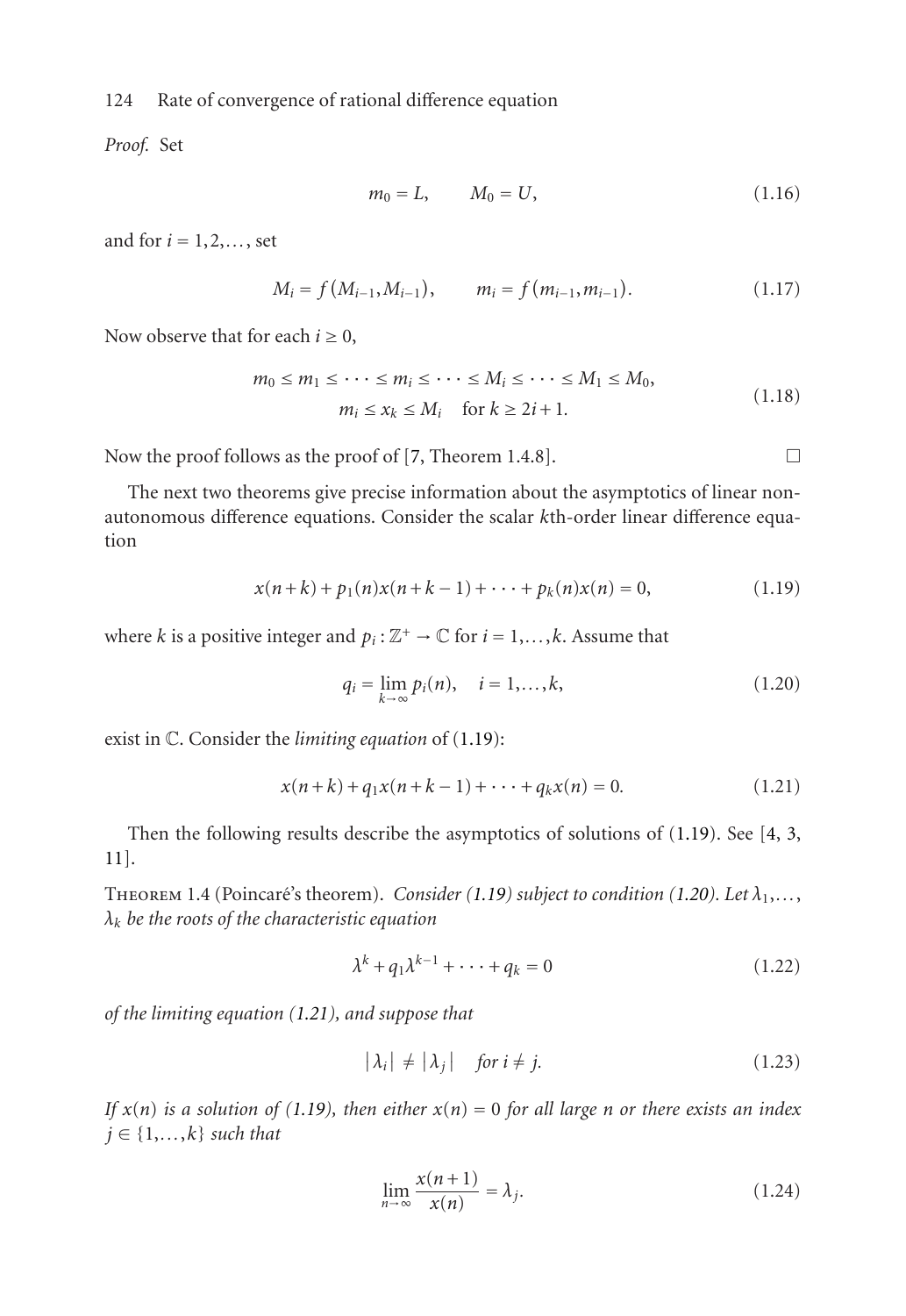<span id="page-4-5"></span>The related results were obtained by Perron, and one of Perron's results was improved by Pituk, see [\[11\]](#page-18-5).

THEOREM 1.5. *Suppose that* [\(1.20\)](#page-3-1) *holds.* If  $x(n)$  *is a solution of* [\(1.19\)](#page-3-0)*, then either*  $x(n) = 0$ *eventually or*

<span id="page-4-0"></span>
$$
\limsup_{n \to \infty} ( |x_j(n)| )^{1/n} = |\lambda_j|, \qquad (1.25)
$$

*where*  $\lambda_1, \ldots, \lambda_k$  *are the (not necessarily distinct) roots of the characteristic equation [\(1.22\)](#page-3-3).* 

# **2. Rate of convergence of**  $x_{n+1} = (B/x_n) + (C/x_{n-1})$

Equation [\(1.2\)](#page-0-1) has a unique equilibrium point  $\overline{x} = \sqrt{B+C}$ . The linearized equation asso-ciated with [\(1.2\)](#page-0-1) about  $\overline{x}$  is

$$
z_{n+1} + \frac{B}{B+C}z_n + \frac{C}{B+C}z_{n-1} = 0, \quad n = 0, 1, ....
$$
 (2.1)

This equation was considered in [\[7\]](#page-18-1), where the method of full limiting sequences was used to prove that the equilibrium is globally asymptotically stable for all values of parameters *B* and *C*. Here, we want to establish the rate of this convergence. The characteristic equation

$$
\lambda^{2} + \frac{B}{B+C}\lambda + \frac{C}{B+C} = 0, \quad n = 0, 1, \dots,
$$
 (2.2)

that corresponds to [\(2.1\)](#page-4-0) has roots

<span id="page-4-2"></span><span id="page-4-1"></span>
$$
\lambda_{\pm} = \frac{-B \pm \sqrt{B^2 - 4C(B + C)}}{2(B + C)}.
$$
\n(2.3)

Theorem 2.1. *All solutions of [\(1.2\)](#page-0-1) which are eventually different from the equilibrium satisfy the following.*

(i) *If the condition*

<span id="page-4-6"></span><span id="page-4-3"></span>
$$
C < \frac{B}{2(1+\sqrt{2})} \tag{2.4}
$$

*holds, then*

$$
\lim_{n \to \infty} \frac{x_{n+1} - \overline{x}}{x_n - \overline{x}} = \lambda_+ \qquad or \qquad \lim_{n \to \infty} \frac{x_{n+1} - \overline{x}}{x_n - \overline{x}} = \lambda_-, \tag{2.5}
$$

*where*  $\lambda_+$  *are the real roots given by [\(2.3\)](#page-4-1). In particular, all solutions of [\(1.2\)](#page-0-1) oscillate.* (ii) *If the condition*

<span id="page-4-4"></span>
$$
C = \frac{B}{2(1+\sqrt{2})} \tag{2.6}
$$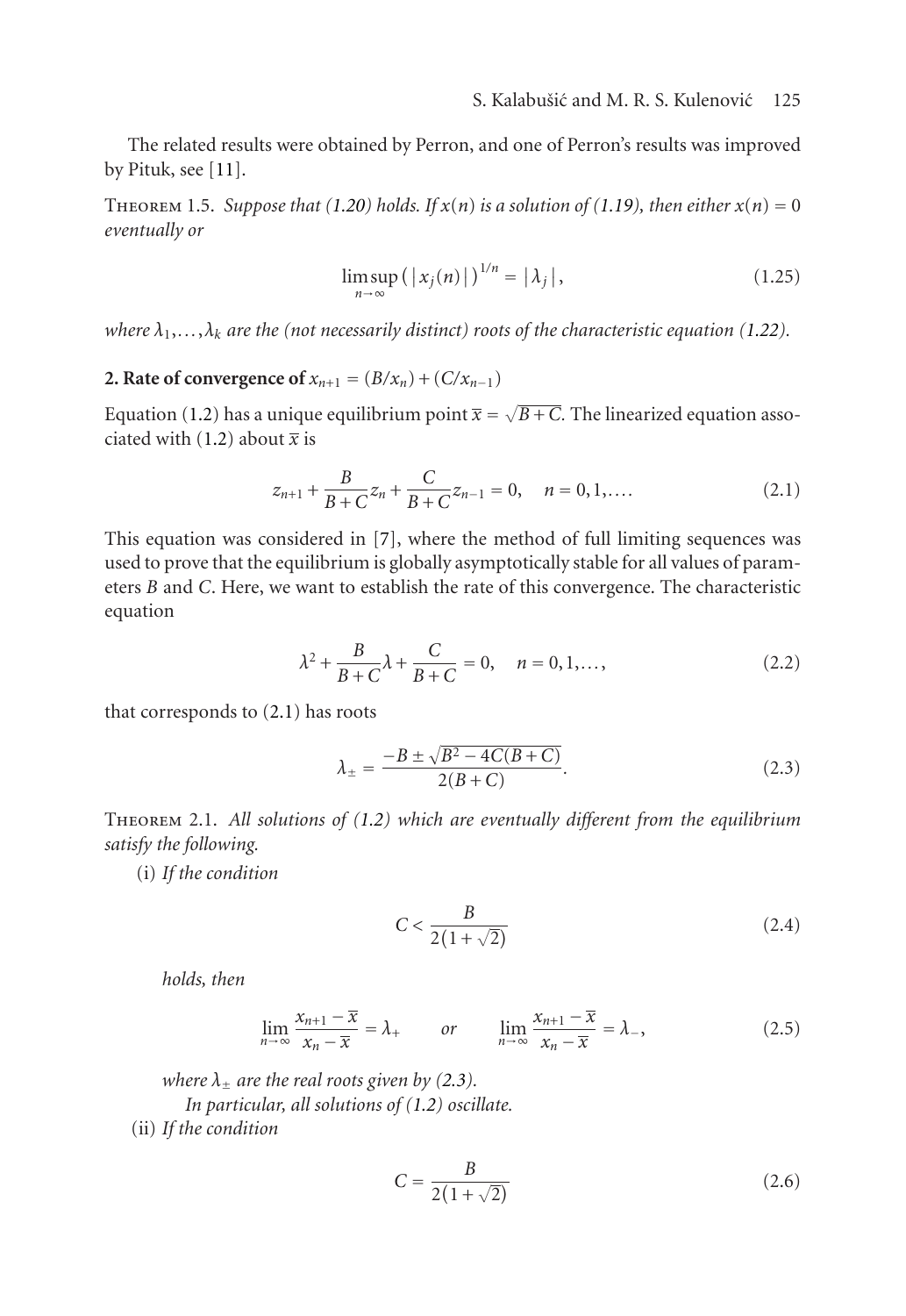*holds, then*

$$
\limsup_{n \to \infty} (|x_n - \overline{x}|)^{1/n} = \frac{B}{2(B+C)}.
$$
\n(2.7)

(iii) *If the condition*

<span id="page-5-0"></span>
$$
C > \frac{B}{2(1+\sqrt{2})} \tag{2.8}
$$

*holds, then*

$$
\limsup_{n \to \infty} (|x_n - \overline{x}|)^{1/n} = |\lambda_{\pm}|,
$$
\n(2.9)

*where*  $\lambda_{\pm}$  *are the complex roots given by [\(2.3\)](#page-4-1).* 

*Proof.* We have

$$
x_{n+1} - \overline{x} = \frac{B}{x_n} + \frac{C}{x_{n-1}} - \overline{x} = -\frac{B}{x_n \overline{x}} (x_n - \overline{x}) - \frac{C}{x_{n-1} \overline{x}} (x_{n-1} - \overline{x}). \tag{2.10}
$$

Set  $e_n = x_n - \overline{x}$ . Then we obtain

$$
e_{n+1} + p_n e_n + q_n e_{n-1} = 0, \qquad (2.11)
$$

where

$$
p_n = \frac{B}{x_n \overline{x}}, \qquad q_n = \frac{C}{x_{n-1} \overline{x}}.
$$
 (2.12)

Since the equilibrium is a global attractor, we obtain

$$
\lim_{n \to \infty} p_n = \frac{B}{B+C}, \qquad \lim_{n \to \infty} q_n = \frac{C}{B+C}.
$$
\n(2.13)

Thus, the limiting equation of [\(1.2\)](#page-0-1) is the linearized equation [\(2.1\)](#page-4-0) whose characteristic equation is [\(2.2\)](#page-4-2). The discriminant of this equation is given by

$$
D = B2 - 4C(B + C) = (B - 2\sqrt{C(B + C)}) (B + 2\sqrt{C(B + C)}).
$$
 (2.14)

Conditions [\(2.4\)](#page-4-3), [\(2.6\)](#page-4-4), and [\(2.8\)](#page-5-0) are the conditions for  $D > 0$ ,  $D = 0$ , and  $D < 0$ , respectively.

Now, statement (i) follows as an immediate consequence of Poincaré's theorem and statements (ii) and (iii) follow as the consequences of [Theorem 1.5.](#page-4-5) Finally, the statement on oscillatory solutions follows from the asymptotic estimate [\(2.5\)](#page-4-6) and the fact that in the case  $D > 0$  both roots  $\lambda_{\pm} < 0$ .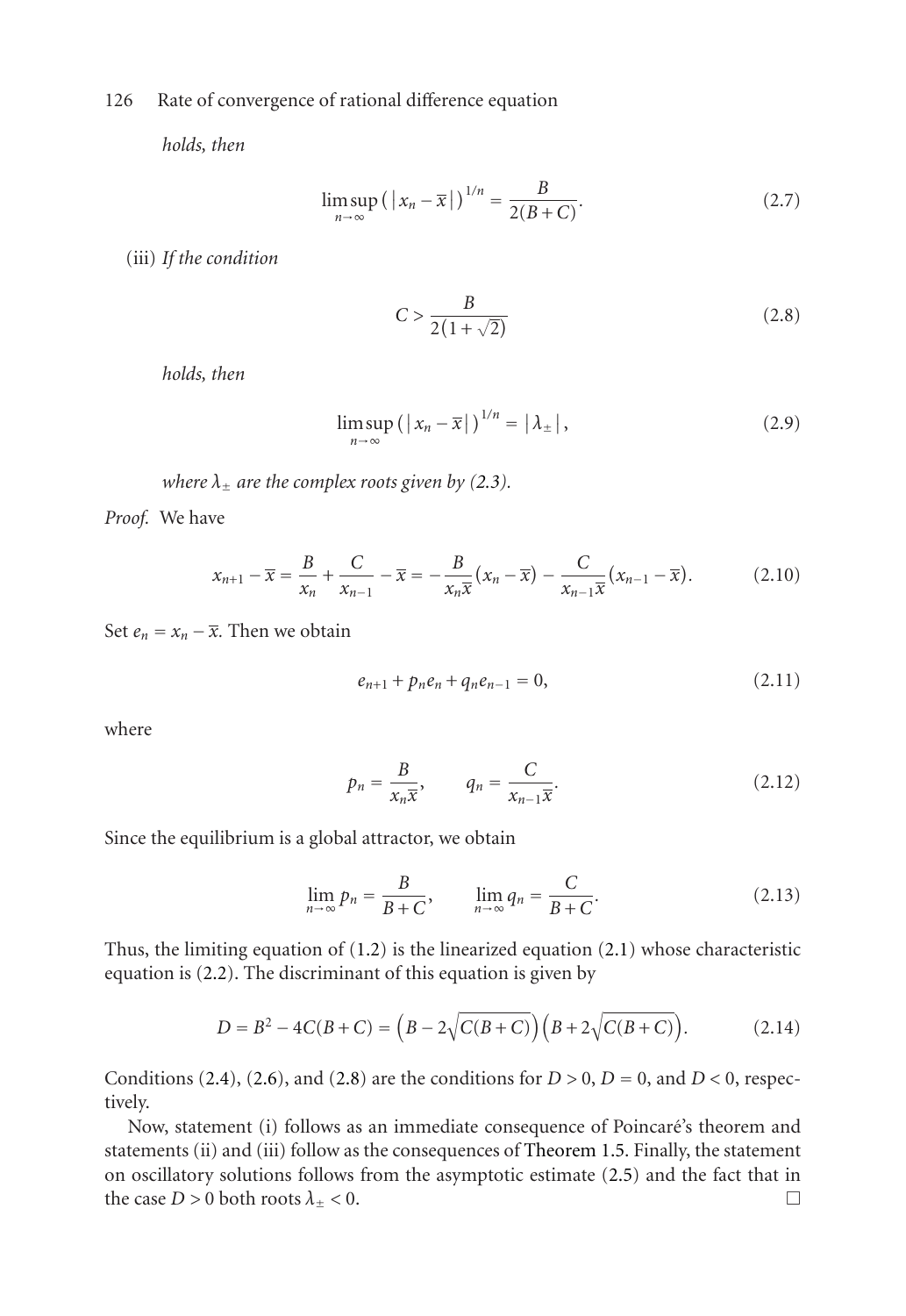

<span id="page-6-0"></span>Figure 2.1. Regions for the different asymptotic behavior of solutions of [\(1.2\)](#page-0-1).

[Figure 2.1](#page-6-0) visualizes the regions for the different asymptotic behavior of solutions of [\(1.2\)](#page-0-1).

## **3. Rate of convergence of**  $x_{n+1} = (px_n + x_{n-1})/(qx_n + x_{n-1})$

Equation  $(1.3)$  was studied in detail in  $[7, 10]$  $[7, 10]$  $[7, 10]$ , where we have found the region of parameters for which the equilibrium is globally asymptotically stable and the region where the equation has a unique period-two solution which is locally asymptotically stable.

**3.1. Rate of convergence of the equilibrium.** Equation [\(1.3\)](#page-0-2) has a unique equilibrium point

<span id="page-6-1"></span>
$$
\overline{x} = \frac{p+1}{q+1}.\tag{3.1}
$$

To avoid the trivial case, we assume that  $p \neq q$ .

The linearized equation associated with [\(1.3\)](#page-0-2) about  $\bar{x}$  is

$$
z_{n+1} - \frac{p-q}{(p+1)(q+1)}z_n + \frac{p-q}{(p+1)(q+1)}z_{n-1} = 0, \quad n = 0, 1, \dots
$$
 (3.2)

The characteristic equation

$$
\lambda^{2} - \frac{p-q}{(p+1)(q+1)}\lambda + \frac{p-q}{(p+1)(q+1)} = 0
$$
\n(3.3)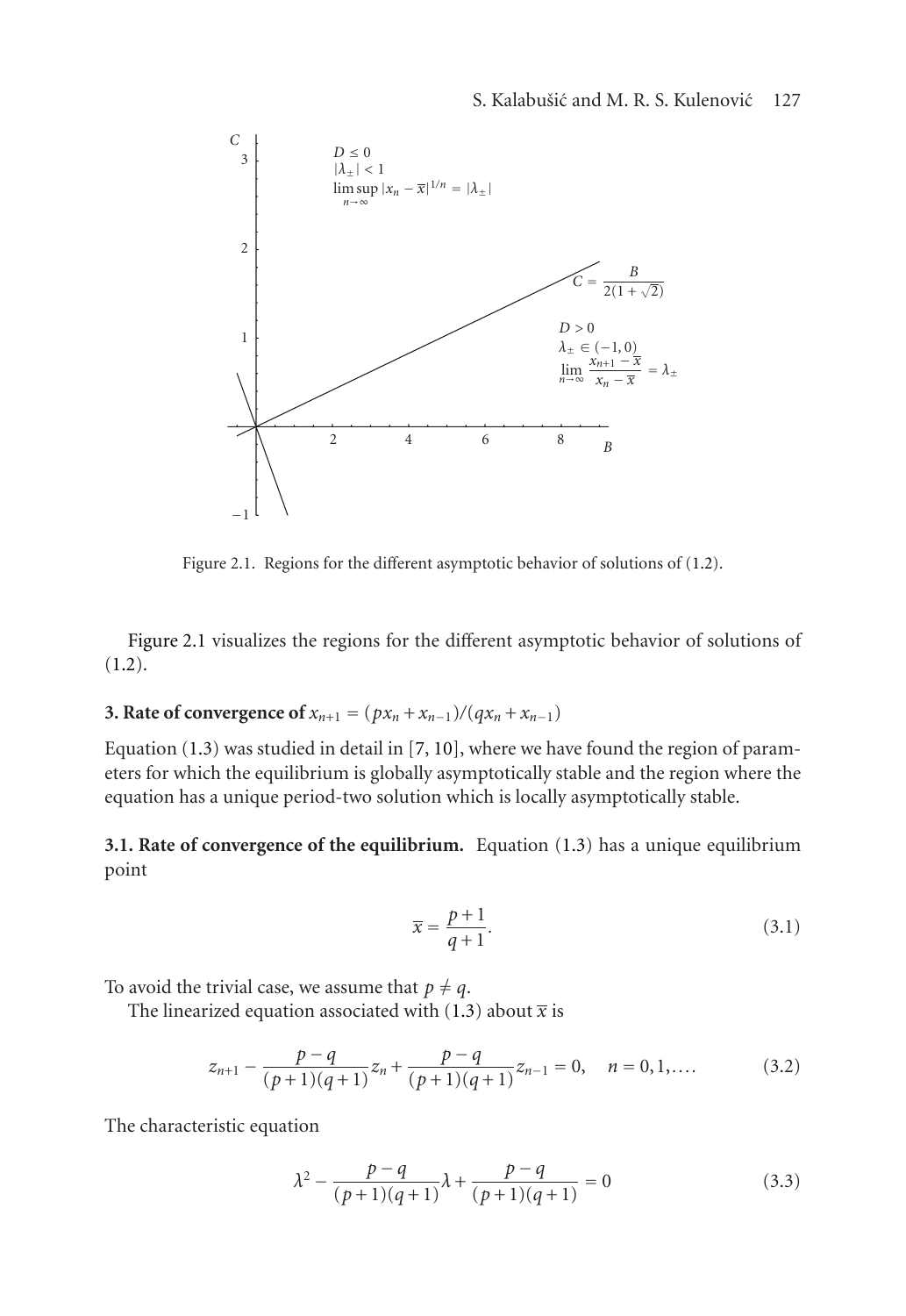has the roots

$$
\lambda_{\pm} = \frac{p - q \pm \sqrt{(q - p)(4pq + 3p + 5q + 4)}}{2(p + 1)(q + 1)}.
$$
\n(3.4)

This equation was considered in detail in [\[7,](#page-18-1) [10\]](#page-18-4), where it was proved that the equilibrium is globally asymptotically stable for values of parameters *p* and *q* that satisfy

<span id="page-7-1"></span><span id="page-7-0"></span>
$$
p < q < \frac{3p+1}{1-p} \tag{3.5}
$$

or

<span id="page-7-2"></span>
$$
\frac{p-1}{p+3} < q < p. \tag{3.6}
$$

Here, we want to establish the rate of convergence.

Theorem 3.1. *All solutions of [\(1.3\)](#page-0-2) which are eventually different from the equilibrium satisfy the following.*

- (i) If condition [\(3.5\)](#page-7-0) holds, then [\(2.5\)](#page-4-6) follows, where  $\lambda_{\pm}$  are given by [\(3.4\)](#page-7-1).
- (ii) *If condition [\(3.6\)](#page-7-2) holds, then*

<span id="page-7-3"></span>
$$
\limsup_{n \to \infty} (|x_n - \overline{x}|)^{1/n} = |\lambda_{\pm}|,
$$
\n(3.7)

*where*  $\lambda_{\pm}$  *are given by [\(3.4\)](#page-7-1).* 

*Proof.* We have

$$
x_{n+1} - \overline{x} = \frac{px_n + x_{n-1}}{qx_n + x_{n-1}} - \overline{x} = \frac{p - q\overline{x}}{qx_n + x_{n-1}} (x_n - \overline{x}) + \frac{1 - \overline{x}}{qx_n + x_{n-1}} (x_{n-1} - \overline{x}).
$$
 (3.8)

Set  $e_n = x_n - \overline{x}$ . Then we obtain

$$
e_{n+1} - p_n e_n - q_n e_{n-1} = 0, \qquad (3.9)
$$

where

$$
p_n = \frac{p - q\overline{x}}{qx_n + x_{n-1}}, \qquad q_n = \frac{1 - \overline{x}}{qx_n + x_{n-1}}.
$$
 (3.10)

As the equilibrium is a global attractor, we obtain

$$
\lim_{n \to \infty} p_n = \frac{p - q\overline{x}}{(1 + q)\overline{x}} = \frac{p - q}{(p + 1)(q + 1)}, \qquad \lim_{n \to \infty} q_n = \frac{q - p}{(p + 1)(q + 1)}.
$$
 (3.11)

Thus, the limiting equation of [\(1.3\)](#page-0-2) is the linearized equation [\(3.2\)](#page-6-1).

Now, statement (i) follows as an immediate consequence of Poincare's theorem and ´ statement (ii) follows as a consequence of [Theorem 1.5.](#page-4-5)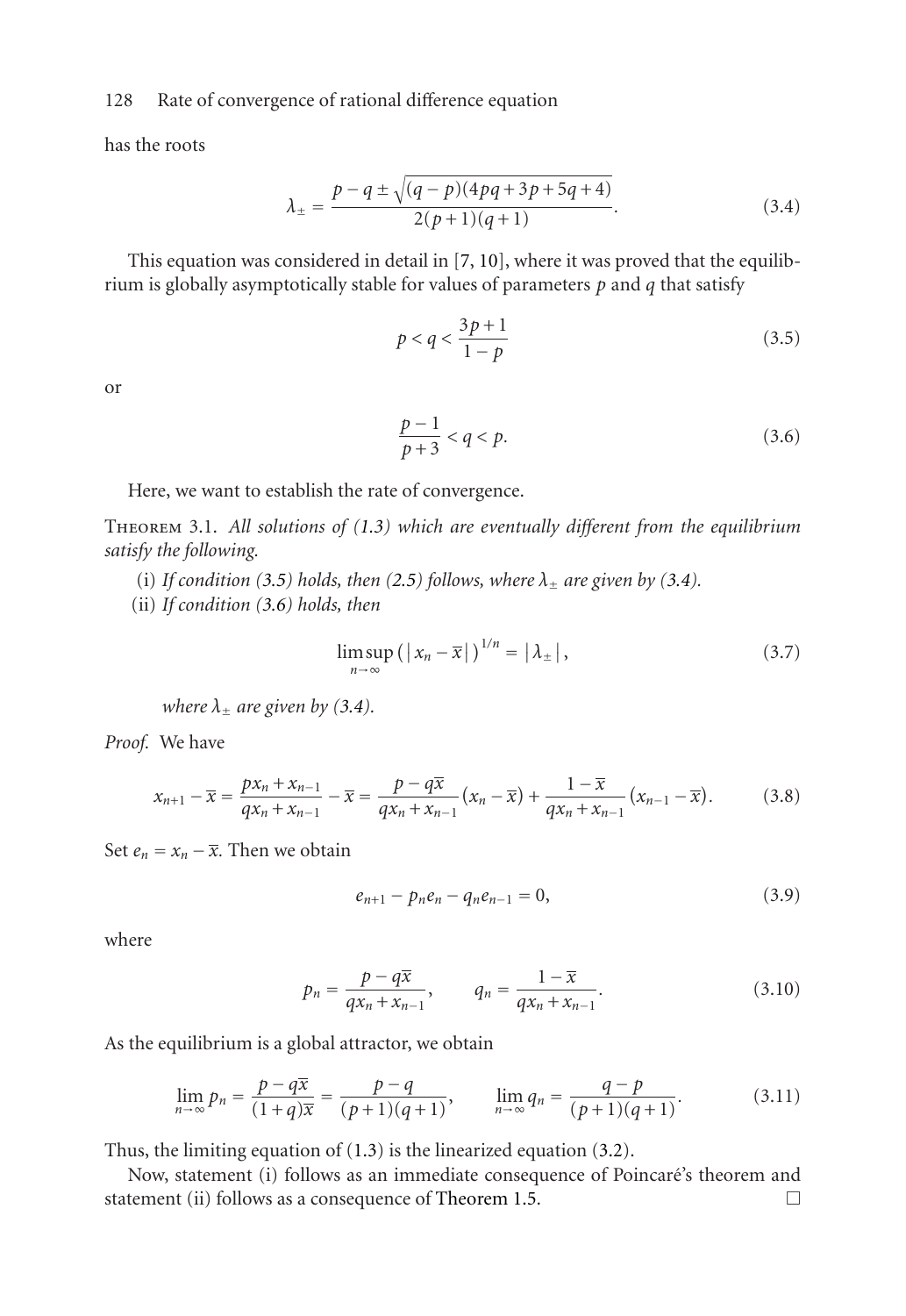

Figure 3.1. Regions for the asymptotic behavior of solutions of [\(1.3\)](#page-0-2).

[Figure 3.1](#page-6-0) visualizes the regions for the different asymptotic behavior of solutions of [\(1.3\)](#page-0-2).

## **3.2. Rate of convergence of period-two solutions.** Assume that

<span id="page-8-3"></span><span id="page-8-1"></span>
$$
q > 1 + 3p + pq,\tag{3.12}
$$

or equivalently,

$$
p < 1, \quad q > \frac{1+3p}{1-p}.\tag{3.13}
$$

<span id="page-8-0"></span>Then [\(1.3\)](#page-0-2) possesses the prime period-two solution *...*,Φ,Ψ,Φ,Ψ,*...*, see [\[7,](#page-18-1) [10\]](#page-18-4). Without loss of generality, we assume that  $\Phi < \Psi$ . Let  $\{y_n\}_{n=-1}^{\infty}$  be a solution of [\(1.3\)](#page-0-2). Then the following identities are true:

$$
y_{n+1} - \Psi = (q - p) \frac{y_{n-1}\Phi - y_n\Psi}{(y_{n-1} + qy_n)(\Psi + q\Phi)},
$$
  
\n
$$
y_{n+1} - \Phi = (q - p) \frac{y_{n-1}\Psi - y_n\Phi}{(y_{n-1} + qy_n)(\Phi + q\Psi)}.
$$
\n(3.14)

The following lemma is now a direct consequence of [\(3.14\)](#page-8-0).

<span id="page-8-2"></span>LEMMA 3.2. *Assume that condition* [\(3.12\)](#page-8-1) *holds.* Let  $\{y_n\}_{n=-1}^{\infty}$  *be a solution of* [\(1.3\)](#page-0-2)*.* Then *the following statements are true.*

- (i) *If, for some*  $N \ge 0$ *,*  $y_{N-1} > \Psi$ *,*  $y_N < \Phi$ *, then*  $y_{N+1} > \Psi$ *.*
- (ii) *If, for some*  $N \ge 0$ *,*  $y_{N-1} < \Phi$ *,*  $y_N > \Psi$ *, then*  $y_{N+1} < \Phi$ *.*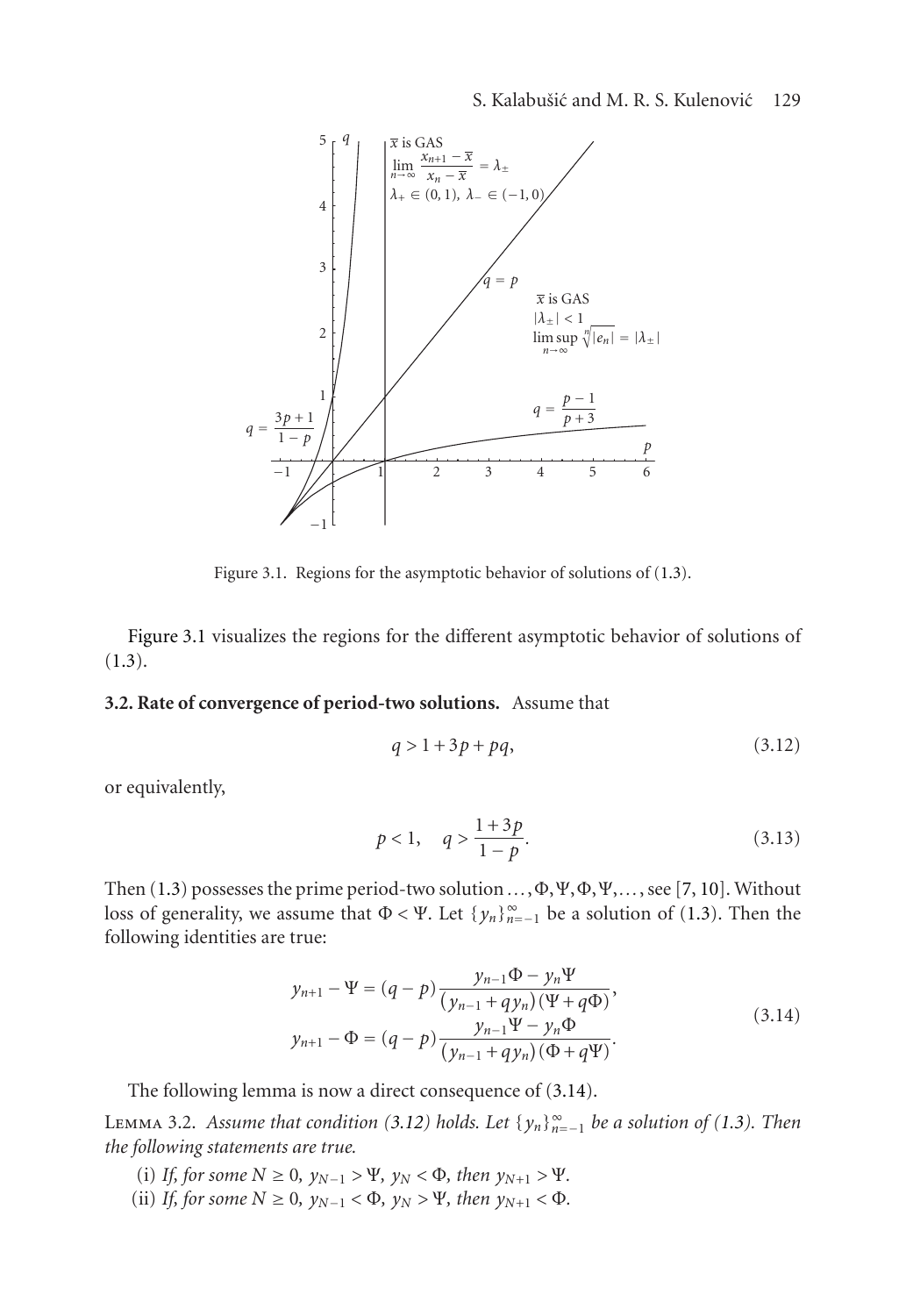(iii) *Every solution*  $\{y_n\}_{n=-1}^{\infty}$  *of* [\(1.3\)](#page-0-2) *with initial conditions that satisfy* 

$$
y_{-1} > \Psi
$$
,  $y_0 < \Phi$  or  $y_{-1} < \Phi$ ,  $y_0 > \Psi$  (3.15)

*oscillates with semicycles of length one. More precisely, such a solution oscillates about the strip* [Φ,Ψ] *with semicycles of length one.*

*Proof.* (i) The proof follows from

$$
y_{N+1} - \Psi > (q - p)\Phi \frac{y_{N-1} - \Psi}{(y_{N-1} + qy_N)(\Psi + q\Phi)}.
$$
\n(3.16)

(ii) Similarly, the proof is an immediate consequence of

$$
y_{N+1} - \Phi < (q-p)\Psi \frac{y_{N-1} - \Phi}{(y_{N-1} + qy_N)(\Phi + q\Psi)}.\tag{3.17}
$$

(iii) The proof follows from (i) and (ii).

<span id="page-9-1"></span>Now, we will combine our results for semicycles to identify solutions which converge to the period-two solution.

Theorem 3.3. *Assume that condition [\(3.12\)](#page-8-1) holds. Then every solution of [\(1.3\)](#page-0-2) with initial conditions*

$$
y_{-1} > 1, \qquad y_0 < \frac{p}{q} \tag{3.18}
$$

*or*

$$
y_{-1} < \frac{p}{q}, \qquad y_0 > 1 \tag{3.19}
$$

*converges to the period-two solution ...*,Φ,Ψ,Φ,Ψ,*...*, *where* Φ *<* Ψ *are the roots of*

$$
t^{2} - (1 - p)t + \frac{p(1 - p)}{q - 1} = 0.
$$
 (3.20)

*Proof.* We will prove the statements in the case [\(3.18\)](#page-9-0). The proof of the second case is similar.

It is known that for  $q > p$ , which holds in view of [\(3.12\)](#page-8-1), the interval [ $p/q$ , 1] is an invariant and attracting interval for [\(1.3\)](#page-0-2), and that  $y_n \in [p/q,1]$ ,  $n \ge 1$ , for every solution  $\{y_n\}$  of [\(1.3\)](#page-0-2), see [\[7,](#page-18-1) [10\]](#page-18-4). In particular,  $p/q < \Phi < \Psi < 1$ . Then [Lemma 3.2](#page-8-2) implies that

$$
y_{2k+1} > \Psi
$$
,  $y_{2k+2} < \Phi$ ,  $k = 0, 1, ...$  (3.21)

Further, by using the identity

$$
y_{n+1} - y_{n-1} = \frac{y_{n-1}(1 - y_{n-1}) + qy_n(p/q - y_{n-1})}{y_{n-1} + qy_n},
$$
\n(3.22)

<span id="page-9-0"></span>
$$
\Box
$$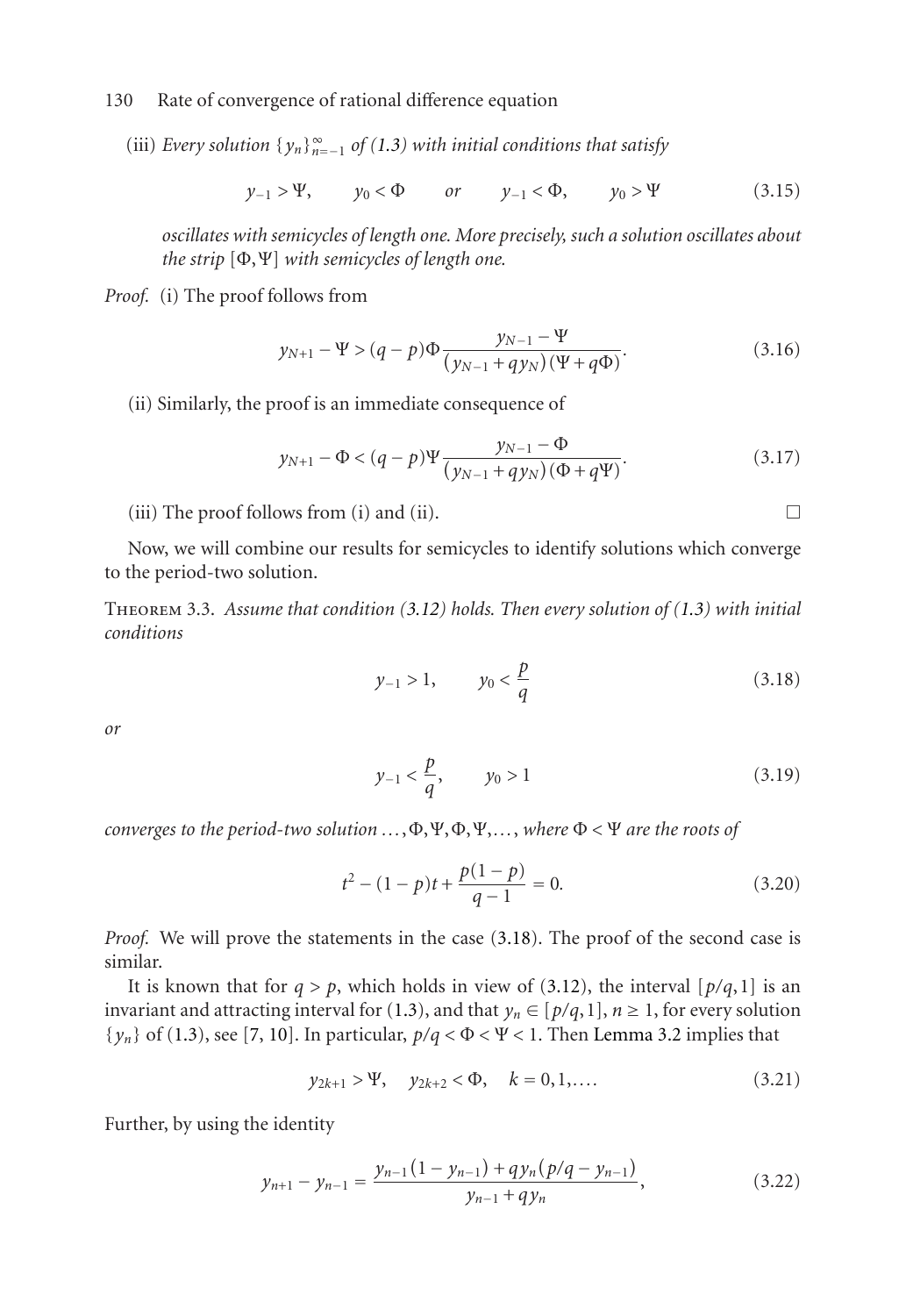we obtain

$$
y_1 < y_{-1}, \qquad y_2 > y_0. \tag{3.23}
$$

Now, by using the monotonic character of the function  $f(x, y) = (px + y)/(qx + y)$  which decreases in *x* and increases in *y* for  $q > p$ , we have

$$
y_3 = f(y_2, y_1) < f(y_0, y_{-1}) = y_1,
$$
  $y_4 = f(y_3, y_2) > f(y_1, y_0) = y_2.$  (3.24)

By using induction, we obtain

$$
\cdots < y_5 < y_3 < y_1, \qquad y_2 < y_4 < y_6 < \cdots. \tag{3.25}
$$

Thus, we conclude that the sequence  $\{y_{2k+1}\}_{k=0}^{\infty}$  is nonincreasing and  $y_{2k+1} > \Psi$ , which implies that

$$
\lim_{k \to \infty} y_{2k+1} = L \ge \Psi.
$$
\n(3.26)

Likewise, the sequence  $\{y_{2k+2}\}_{k=0}^{\infty}$  is nondecreasing and  $y_{2k+2} < \Phi$ , which implies that

$$
\lim_{k \to \infty} y_{2k+2} = l \le \Phi.
$$
\n(3.27)

In view of the uniqueness of the prime period-two solution, we have

$$
L = \Psi, \qquad l = \Phi,
$$
\n(3.28)

which completes the proof of the theorem.  $\Box$ 

The last theorem gives us information about the basin of attraction of the prime period-two solutions, which we denote by **B**2. We have shown that

$$
\left\{ (x,y): x > 1, y < \frac{p}{q} \right\} \cup \left\{ (x,y): x < \frac{p}{q}, y > 1 \right\} \subset \mathbf{B}_2.
$$
 (3.29)

Now, we will combine our results for convergence to period-two solution of [\(1.3\)](#page-0-2) to obtain the rate of convergence.

By using identities [\(3.14\)](#page-8-0) and [Theorem 3.3,](#page-9-1) we obtain

$$
y_{2k+1} - \Psi = \frac{(q-p)\Phi}{A_k} (y_{2k-1} - \Psi) - \frac{(q-p)\Psi}{A_k} (y_{2k} - \Phi),
$$
 (3.30)

where

<span id="page-10-1"></span><span id="page-10-0"></span>
$$
A_k = (\Psi + q\Phi)(y_{2k-1} + qy_{2k})
$$
\n(3.31)

and

$$
y_{2k} - \Phi = \frac{(q-p)\Psi}{B_k} (y_{2k-2} - \Phi) - \frac{(q-p)\Phi}{B_k} (y_{2k-1} - \Psi), \tag{3.32}
$$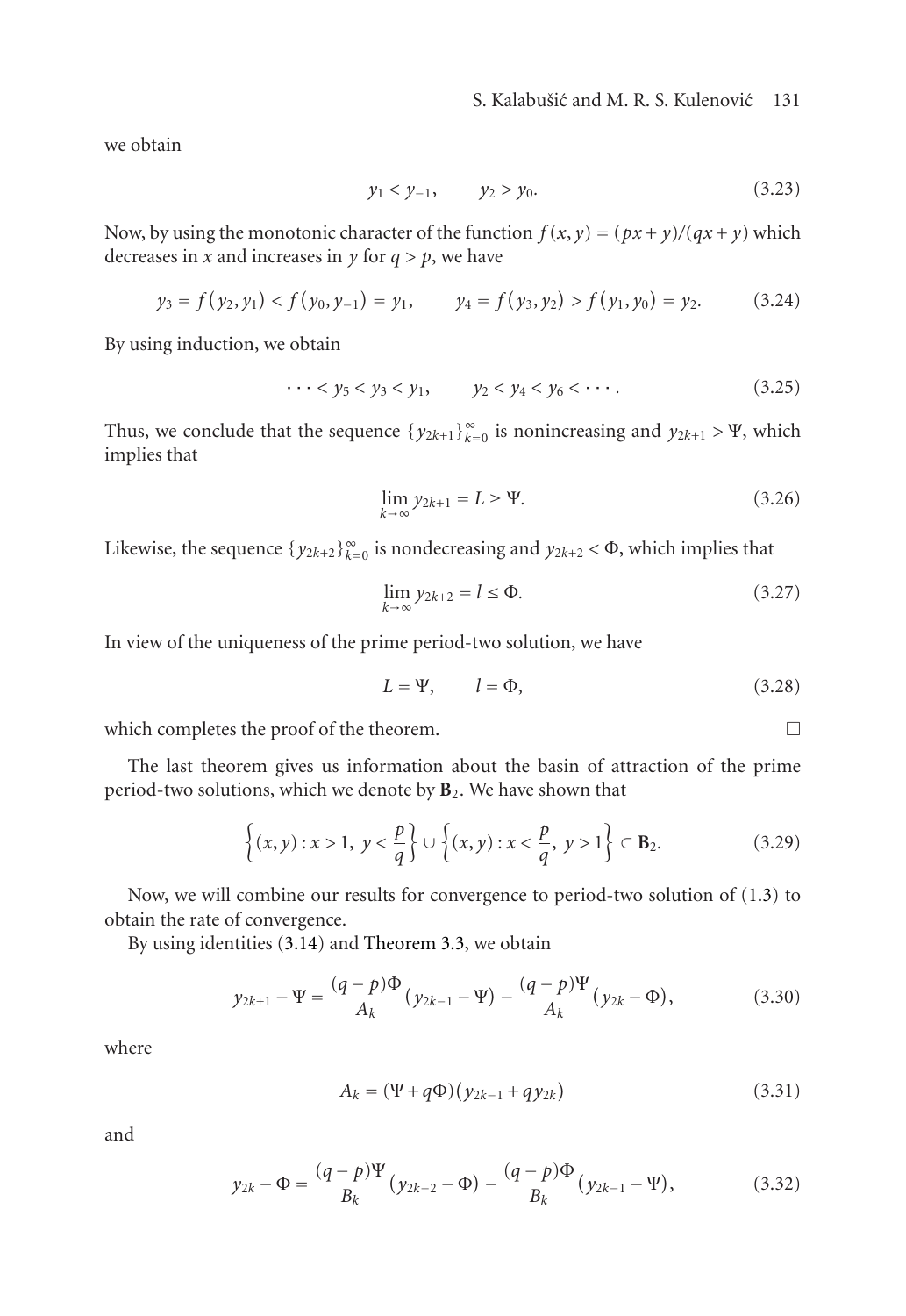where

$$
B_k = (\Phi + q\Psi)(y_{2k-2} + qy_{2k-1}).
$$
\n(3.33)

By using [\(3.32\)](#page-10-0), identity [\(3.30\)](#page-10-1) implies

$$
y_{2k+2} - \Phi = \frac{(q-p)\Phi}{B_k} \left(\frac{\Psi}{\Phi} + \frac{B_k}{A_k} + \frac{(q-p)\Psi}{A_k}\right) (y_{2k} - \Phi) - \frac{(q-p)^2 \Phi \Psi}{A_k B_k} (y_{2k-2} - \Phi).
$$
\n(3.34)

Set

<span id="page-11-1"></span><span id="page-11-0"></span>
$$
e_k = y_{2k} - \Phi. \tag{3.35}
$$

Then [\(3.34\)](#page-11-0) becomes

$$
e_{k+1} = c_k e_k + d_k e_{k-1},
$$
\n(3.36)

where

$$
c_k = \frac{(q-p)\Phi}{B_k} \left(\frac{\Psi}{\Phi} + \frac{B_k}{A_k} + \frac{(q-p)\Psi}{A_k}\right), \qquad d_k = -\frac{(q-p)^2 \Phi \Psi}{A_k B_k}, \tag{3.37}
$$

with

<span id="page-11-2"></span>
$$
\lim_{k \to \infty} c_k = \frac{(1+2p+pq)(q-1)(1-p)+p(q-p)}{(1-p)(q-p)(q-1)},
$$
\n
$$
\lim_{n \to \infty} d_k = -\frac{p}{(q-1)(1-p)}.
$$
\n(3.38)

Thus, the limiting equation of [\(3.36\)](#page-11-1) is

$$
e_{k+1} - \frac{(1+2p+pq)(q-1)(1-p)+p(q-p)}{(1-p)(q-p)(q-1)}e_k + \frac{p}{(q-1)(1-p)}e_{k-1} = 0.
$$
 (3.39)

The characteristic equation of [\(3.39\)](#page-11-2) is

<span id="page-11-3"></span>
$$
\lambda^2 - \frac{(1+2p+pq)(q-1)(1-p) + p(q-p)}{(1-p)(q-p)(q-1)}\lambda + \frac{p}{(q-1)(1-p)} = 0.
$$
 (3.40)

Note that [\(3.40\)](#page-11-3) is the characteristic equation of second iterate of the map that corresponds to [\(1.3\)](#page-0-2), evaluated at the period-two solution, see [\[7,](#page-18-1) page 115].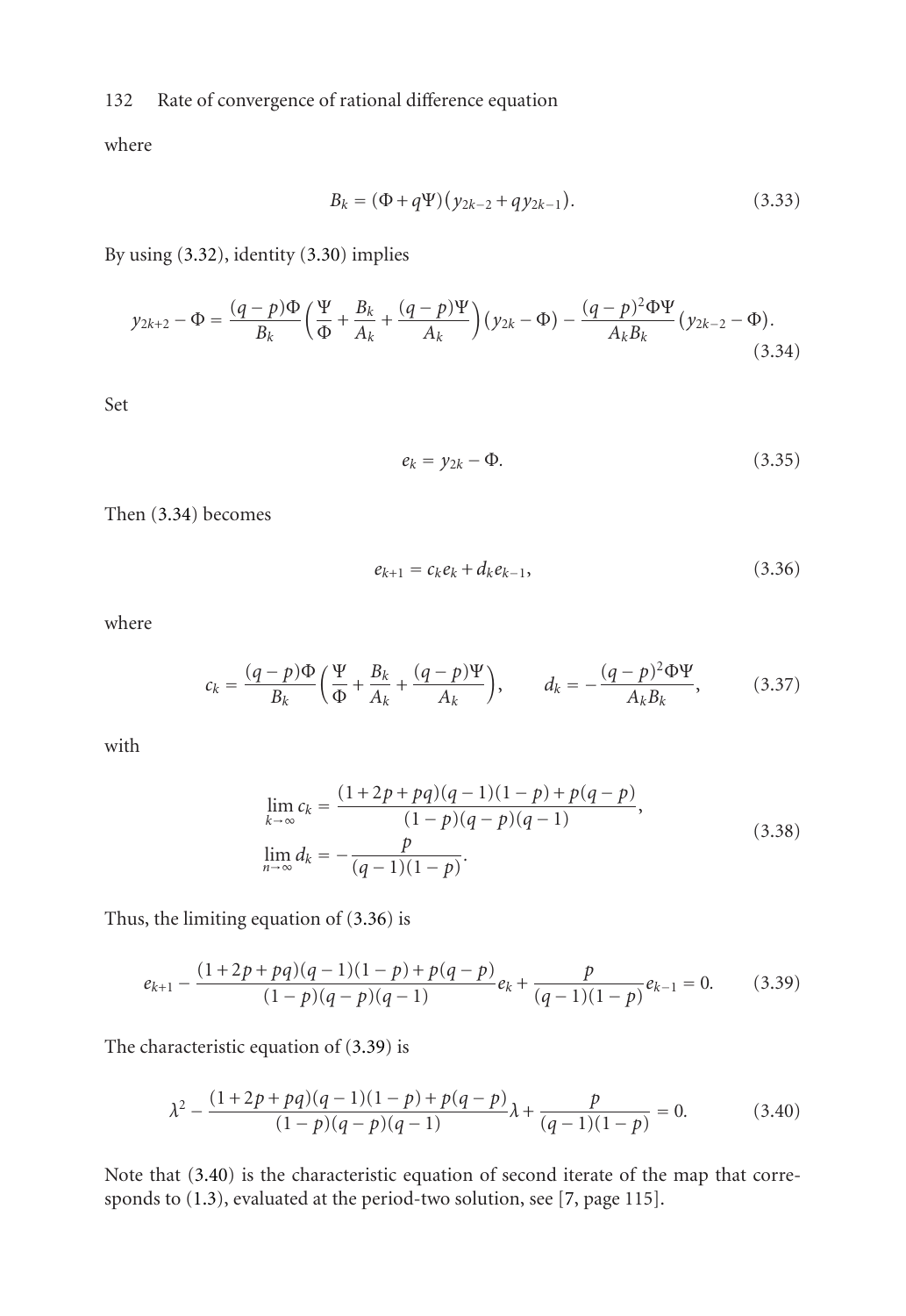The discriminant of [\(3.40\)](#page-11-3) is

$$
D = \left(\frac{(1+2p-pq)(q-1)(1-p) + p(q-p)}{(p-1)(q-p)(q-1)}\right)^2 - 4\frac{p}{(1-p)(q-1)}.
$$
 (3.41)

If condition [\(3.12\)](#page-8-1) holds, then *D* can be greater or less than zero.

By using [\(3.32\)](#page-10-0), we obtain

<span id="page-12-1"></span><span id="page-12-0"></span>
$$
e_{k+1} - a_k e_k + b_k e_{k-1} = 0, \quad k = 0, 1, \dots,
$$
 (3.42)

where

$$
e_{k} = y_{2k-1} - \Psi,
$$
  
\n
$$
a_{k} = \frac{(q-p)\Psi}{A_{k}} \left(\frac{\Phi}{\Psi} + \frac{(q-p)\Phi}{B_{k}} + \frac{A_{k-1}}{B_{k}}\right),
$$
  
\n
$$
b_{k} = \frac{(q-p)^{2}\Phi\Psi}{A_{k}B_{k}},
$$
\n(3.43)

with

$$
\lim_{n \to \infty} a_n = \lim_{n \to \infty} c_n, \qquad \lim_{n \to \infty} b_n = \lim_{n \to \infty} d_n. \tag{3.44}
$$

Thus, the limiting equation of  $(3.42)$  is  $(3.39)$ . Using Poincaré's theorem and [Theorem](#page-4-5) [1.5,](#page-4-5) we obtain the following result which describes the precise asymptotics of convergence to a period-two solution.

THEOREM 3.4. *Assume that condition* [\(3.13\)](#page-8-3) *holds. Then every solution*  $\{x_n\}_{n=-1}^{\infty}$  *of* [\(1.3\)](#page-0-2)*, which is eventually different from a period-two solution, that converges to a period-two solution satisfies one of the following two asymptotic relations:*

(a)

$$
\lim_{n \to \infty} \frac{x_{2n+1} - \Psi}{x_{2n-1} - \Psi} = \lambda_+ \qquad or \qquad \lim_{n \to \infty} \frac{x_{2n+1} - \Psi}{x_{2n-1} - \Psi} = \lambda_-,
$$
\n
$$
\lim_{n \to \infty} \frac{x_{2n+2} - \Phi}{x_{2n} - \Phi} = \lambda_+ \qquad or \qquad \lim_{n \to \infty} \frac{x_{2n+2} - \Phi}{x_{2n} - \Phi} = \lambda_-,
$$
\n(3.45)

$$
when D > 0;
$$
\n
$$
(b)
$$

$$
\limsup_{n \to \infty} (|x_{2n+1} - \Psi|)^{1/(2n+1)} = \limsup_{n \to \infty} (|x_{2n} - \Phi|)^{1/2n} = |\lambda_{\pm}| \tag{3.46}
$$

*when*  $D \le 0$ *, where*  $\lambda_{\pm}$  *are solutions of* [\(3.40\)](#page-11-3)*. Here,*  $D$  *is given by* [\(3.41\)](#page-12-1)*.*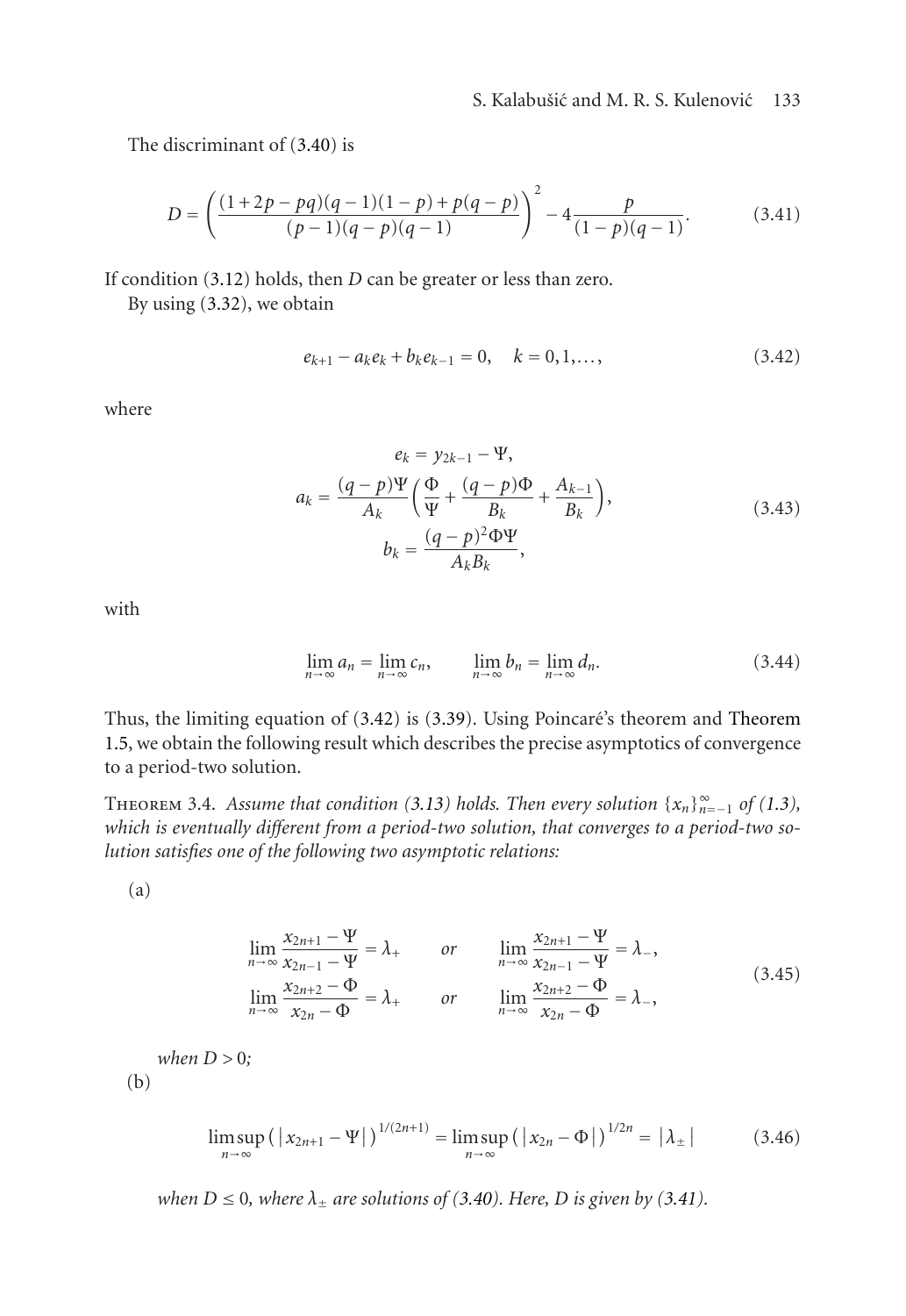# **4. Rate of convergence of**  $x_{n+1} = (px_n + x_{n-1})/(q + x_{n-1})$

Equation [\(1.4\)](#page-0-3) was investigated in detail in [\[7,](#page-18-1) [9\]](#page-18-3). Here, we assume that  $p$  and  $q$  are positive parameters.

Equation [\(1.4\)](#page-0-3) has two equilibrium points  $\bar{x} = 0$  and  $\bar{x} = p + 1 - q$  if  $p + 1 > q$ .

The linearized equation of [\(1.4\)](#page-0-3) at the zero equilibrium is

<span id="page-13-3"></span>
$$
z_{n+1} - \frac{p}{q}z_n - \frac{1}{q}z_{n-1} = 0,
$$
\n(4.1)

with characteristic equation

<span id="page-13-0"></span>
$$
\lambda^2 - \frac{p}{q}\lambda - \frac{1}{q} = 0.\tag{4.2}
$$

The solutions of [\(4.2\)](#page-13-0) are

<span id="page-13-4"></span>
$$
\lambda_{\pm} = \frac{p \pm \sqrt{p^2 + 4q}}{2q}.
$$
\n(4.3)

The linearized equation of [\(1.4\)](#page-0-3) at the positive equilibrium  $\bar{x}$  is

$$
z_{n+1} - \frac{p}{p+1}z_n - \frac{q-p}{p+1}z_{n-1} = 0, \tag{4.4}
$$

with characteristic equation

<span id="page-13-2"></span><span id="page-13-1"></span>
$$
\lambda^2 - \frac{p}{p+1}\lambda - \frac{q-p}{p+1} = 0.
$$
 (4.5)

The solutions of [\(4.5\)](#page-13-1) are

$$
\lambda_{\pm} = \frac{1}{2(p+1)} \left( p \pm \sqrt{(4q(p+1) - p(3p+4))} \right). \tag{4.6}
$$

Now, we give two results that describe precisely the asymptotics of the solutions that converge to either zero or the positive equilibrium.

THEOREM 4.1. Assume that  $p + 1 \leq q$ . Then the zero equilibrium of [\(1.4\)](#page-0-3) is globally asymp*totically stable and*

$$
\lim_{n \to \infty} \frac{x_{n+1}}{x_n} = \lambda_+ \qquad or \qquad \lim_{n \to \infty} \frac{x_{n+1}}{x_n} = \lambda_-, \tag{4.7}
$$

*for every solution xn of [\(1.4\)](#page-0-3) which is eventually different from the zero equilibrium. Here,*  $\lambda_{\pm}$  *are given by [\(4.6\)](#page-13-2).* 

*Proof.* Global asymptotic stability was established in [\[7,](#page-18-1) [9\]](#page-18-3).

Now, we can represent [\(1.4\)](#page-0-3) in the form

$$
x_{n+1} = \frac{px_n + x_{n-1}}{q + x_{n-1}} = a_n x_n + b_n x_{n-1},
$$
\n(4.8)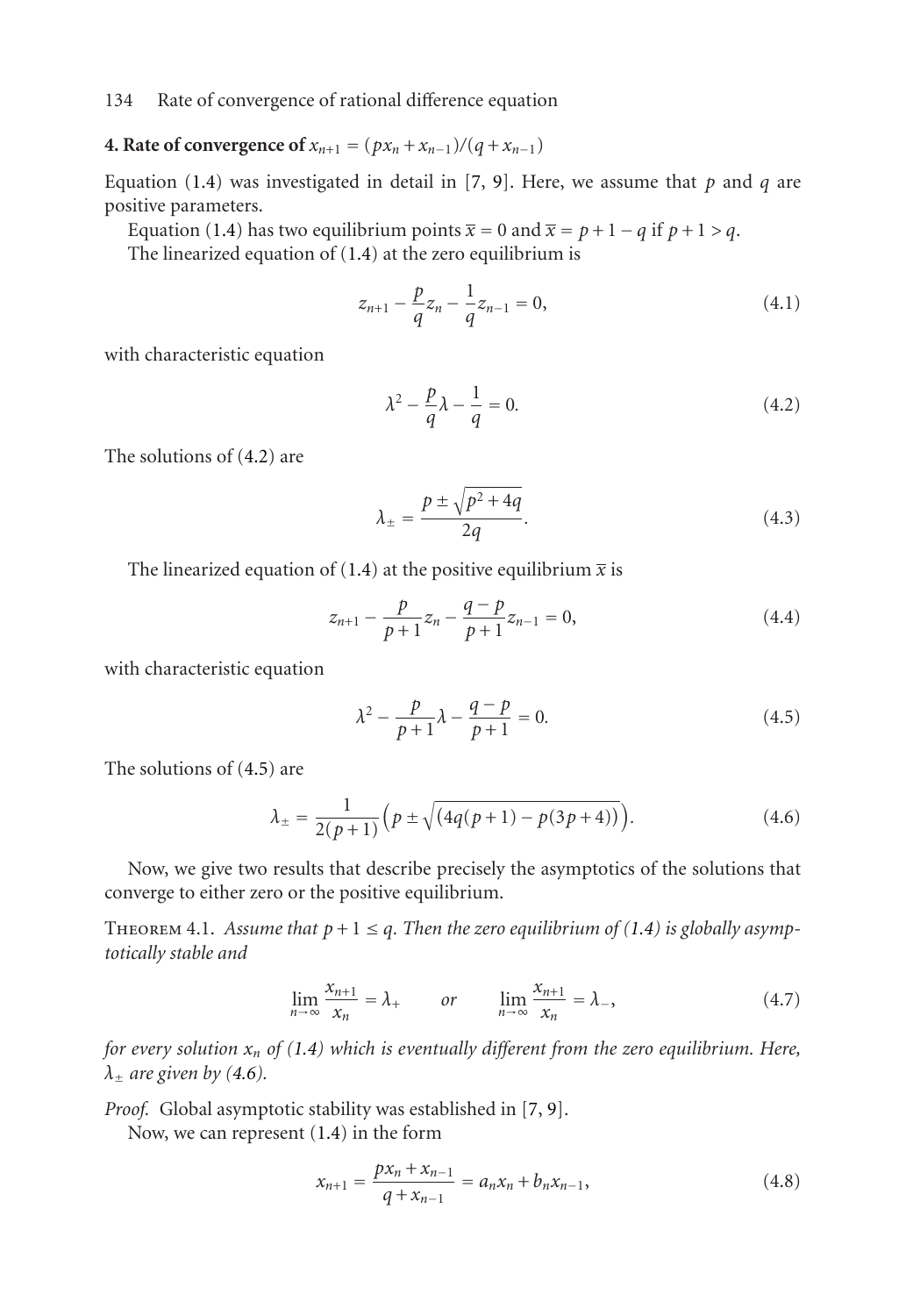where

$$
a_n = \frac{p}{q + x_{n-1}}, \qquad b_n = \frac{1}{q + x_{n-1}}, \tag{4.9}
$$

with

$$
\lim_{n \to \infty} a_n = \frac{p}{q}, \qquad \lim_{n \to \infty} b_n = \frac{1}{q}.
$$
\n(4.10)

Thus, the limiting equation is exactly the linearized equation [\(4.1\)](#page-13-3), and an application of Poincaré's theorem completes the proof of the theorem.  $\Box$ 

Now, we assume that  $p + 1 > q$ .

THEOREM 4.2. Assume that  $p + 1 > q$  and  $x_{-1} + x_0 > 0$ . Then the positive equilibrium of *[\(1.4\)](#page-0-3) is globally asymptotically stable and the solutions exhibit one of the following two types of asymptotic behavior.*

(i) *Suppose that the condition*

<span id="page-14-2"></span><span id="page-14-0"></span>
$$
q > \frac{p(3p+4)}{4(p+1)}
$$
\n(4.11)

*is satisfied. Then every solution*  $\{x_n\}$  *of* [\(1.4\)](#page-0-3) which is eventually different from the *equilibrium satisfies one of the following two limit relations:*

$$
\lim_{n \to \infty} \frac{x_{n+1} - \overline{x}}{x_n - \overline{x}} = \lambda_+ \qquad or \qquad \lim_{n \to \infty} \frac{x_{n+1} - \overline{x}}{x_n - \overline{x}} = \lambda_-, \tag{4.12}
$$

*where*  $\lambda_{\pm}$  *are the real roots given by [\(4.6\)](#page-13-2).* 

*If*  $p = q$ *, then every solution*  $\{x_n\}$  *of* [\(1.4\)](#page-0-3) which is eventually different from the *equilibrium satisfies one of the following two limit relations:*

$$
\lim_{n \to \infty} \frac{x_{n+1} - \overline{x}}{x_n - \overline{x}} = \lambda_{\pm},
$$
\n(4.13)

*where*  $\lambda_{\pm}$  *is either* 0 *or*  $p/(p+1)$ *.* (ii) *Suppose that the condition*

<span id="page-14-1"></span>
$$
q \le \frac{p(3p+4)}{4(p+1)}
$$
\n(4.14)

*is satisfied. Then every solution* {*xn*} *of [\(1.4\)](#page-0-3) which is eventually different from the equilibrium satisfies*

$$
\limsup_{n \to \infty} |x_n - \overline{x}|^{1/n} = |\lambda_{\pm}|,\tag{4.15}
$$

*where*  $\lambda_{\pm}$  *are the complex roots given by [\(4.6\)](#page-13-2).*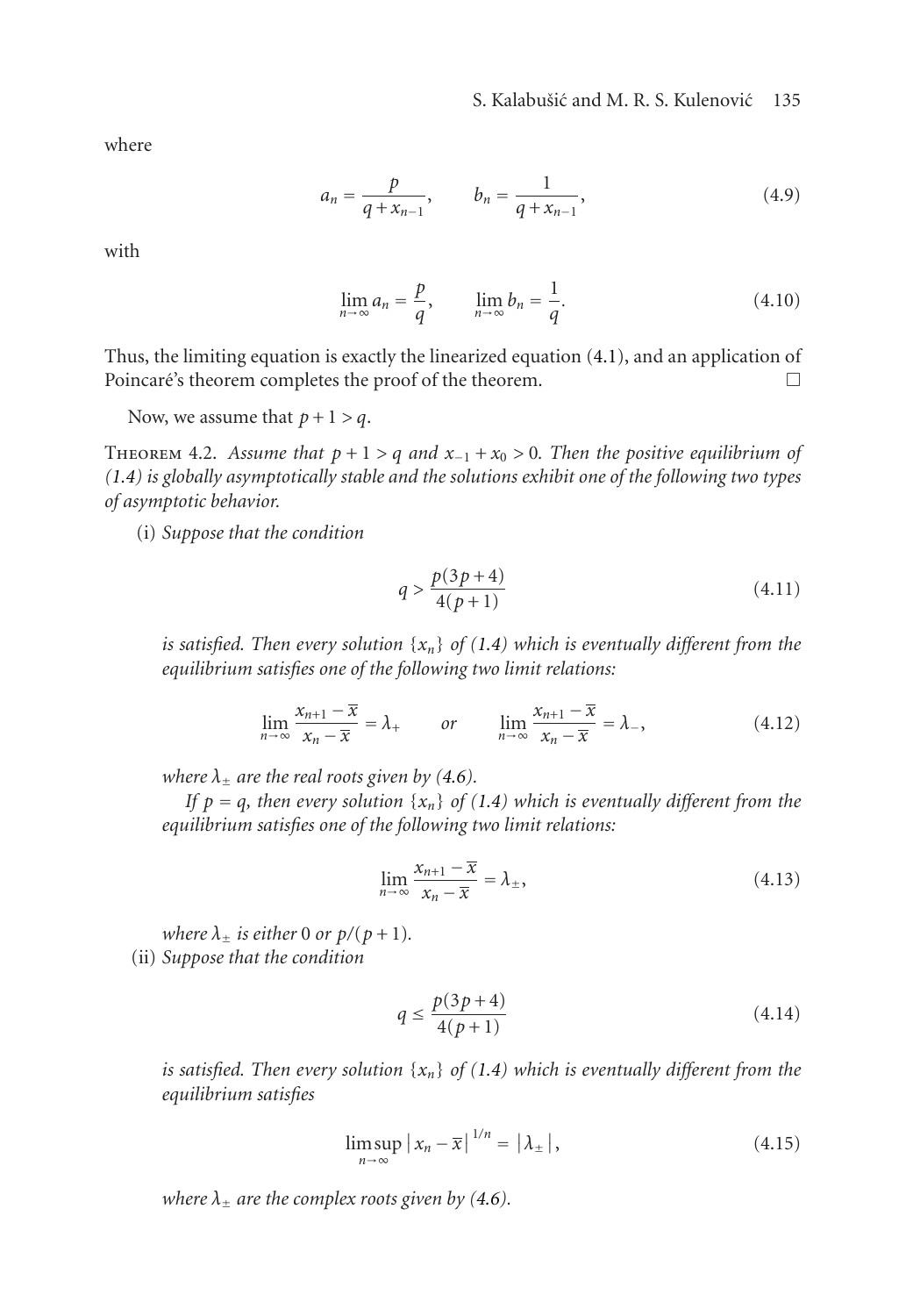*Proof.* The proof of global asymptotic stability was given in [\[7,](#page-18-1) [9\]](#page-18-3). Here, we want to correct the proof in the case where  $p < q$ . As we have shown in [\[7,](#page-18-1) [9\]](#page-18-3), in this case, the interval  $(0,1)$  is invariant and attracting in the sense that every positive solution eventually enters and remains in the interval  $(0,1)$ . Now, in the interval  $(0,1)$ , the function

$$
f(u,v) = \frac{pu + v}{q + v} \tag{4.16}
$$

is increasing in both arguments and it has a unique equilibrium. Now, we check condi-tion (a) of [Theorem 1.3.](#page-2-0) We try to determine *L*,  $U$ ,  $0 < L < p + 1 - q < U$ , that satisfy the conditions  $f(L,L) \ge L$  and  $f(U,U) \le U$ . We obtain

$$
\frac{(p+1)L}{q+L} \ge L, \qquad \frac{(p+1)U}{q+U} \le U,\tag{4.17}
$$

which are always satisfied for  $0 < L < p + 1 - q < U$ . By [Theorem 1.3,](#page-2-0) every solution of [\(1.4\)](#page-0-3) converges to the positive equilibrium, and since this equilibrium is locally asymptotically stable, it is also globally asymptotically stable.

Now, we will establish results on the rate of convergence to the positive equilibrium. We have

$$
x_{n+1} - \overline{x} = \frac{px_n + x_{n-1}}{q + x_{n-1}} - \overline{x} = \frac{p}{q + x_{n-1}}(x_n - \overline{x}) + \frac{q - p}{q + x_{n-1}}(x_{n-1} - \overline{x}),
$$
  
\n
$$
e_{n+1} - p_n e_n - q_n e_{n-1} = 0,
$$
\n(4.18)

where

$$
e_n = x_n - \overline{x}
$$
,  $p_n = \frac{p}{q + x_{n-1}}$ ,  $q_n = \frac{q - p}{q + x_{n-1}}$ . (4.19)

As the positive equilibrium is a global attractor, we obtain

$$
\lim_{n \to \infty} p_n = \frac{p}{p+1}, \qquad \lim_{n \to \infty} q_n = \frac{q-p}{p+1}.
$$
\n(4.20)

Thus, the limiting equation of [\(1.4\)](#page-0-3) is the linearized equation [\(4.4\)](#page-13-4).

Now, statement (i) follows as an immediate consequence of Poincaré's theorem and statement (ii) follows as a consequence of [Theorem 1.5.](#page-4-5) Conditions [\(4.11\)](#page-14-0) and [\(4.14\)](#page-14-1) are actually conditions for the characteristic equation [\(4.5\)](#page-13-1) to have two real distinct roots and to have double or complex conjugate roots, respectively.

[Figure 4.1](#page-6-0) visualizes the regions for the different asymptotic behavior of solutions of [\(1.4\)](#page-0-3).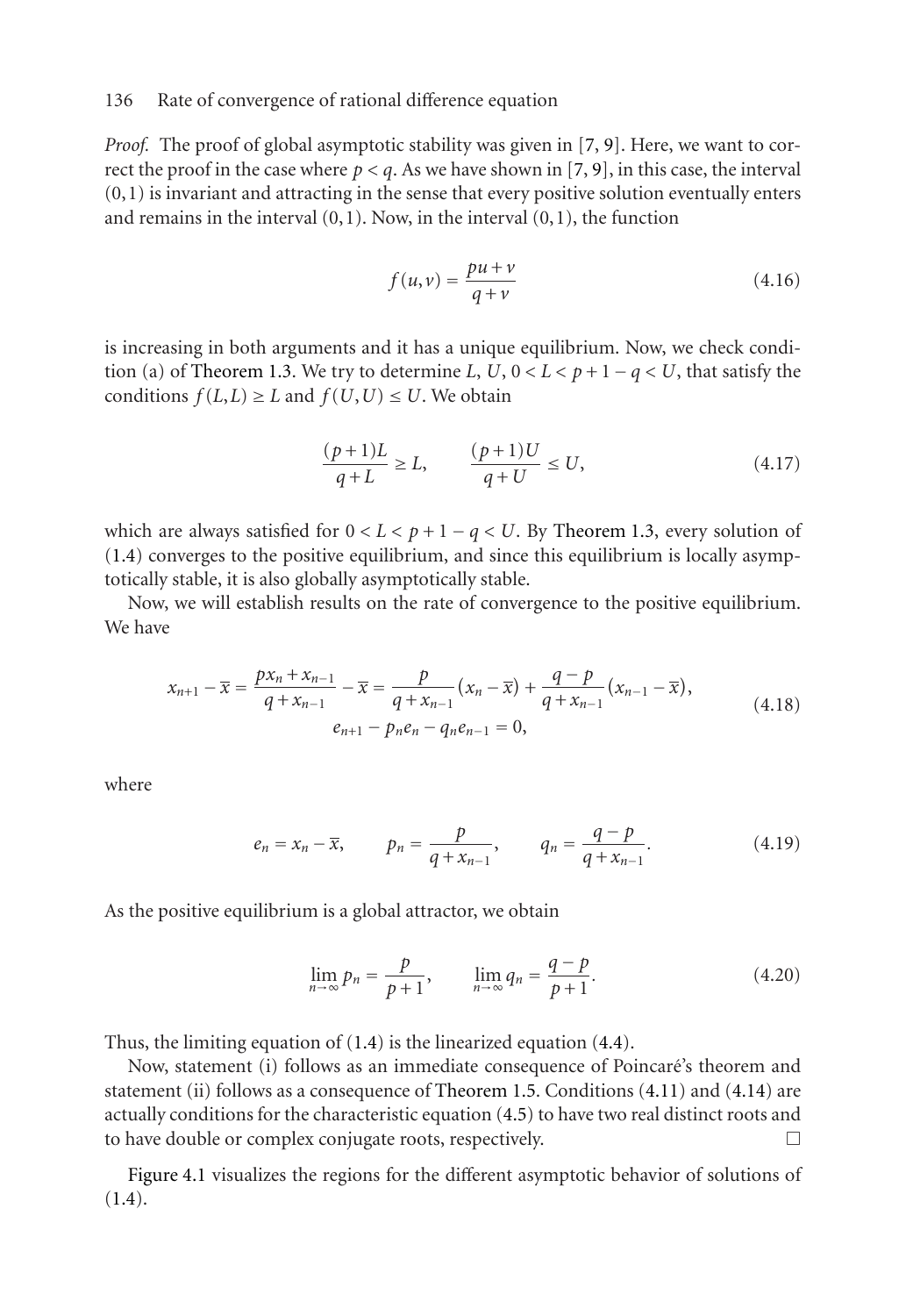

Figure 4.1. Regions for the asymptotic behavior of solutions of [\(1.4\)](#page-0-3).

# **5. Rate of convergence of [\(1.1\)](#page-0-0)**

Consider [\(1.1\)](#page-0-0) where the parameters  $\alpha$ ,  $\beta$ ,  $\gamma$ ,  $A$ ,  $B$ , and  $C$  are nonnegative real numbers and the initial conditions *<sup>x</sup>*−<sup>1</sup> and *<sup>x</sup>*−<sup>2</sup> are arbitrary nonnegative real numbers such that

$$
A + Bx_n + Cx_{n-1} > 0 \quad \forall n \ge 0.
$$
 (5.1)

The equilibrium point of [\(1.1\)](#page-0-0) is

<span id="page-16-0"></span>
$$
\bar{x} = \frac{\alpha + \bar{x}(\beta + \gamma)}{A + \bar{x}(B + C)}.\tag{5.2}
$$

Then we have

$$
x_{n+1} - \bar{x} = a_n (x_n - \bar{x}) + b_n (x_{n-1} - \bar{x}), \quad n = 0, 1, \dots,
$$
 (5.3)

where

$$
a_n = \frac{\beta A - \alpha B + \overline{x}(\beta C - \gamma B)}{(A + Bx_n + Cx_{n-1})(A + \overline{x}(B + C))},
$$
  
\n
$$
b_n = \frac{\gamma A - \alpha C + \overline{x}(\gamma B - \beta C)}{(A + Bx_n + Cx_{n-1})(A + \overline{x}(B + C))}.
$$
\n(5.4)

Set  $x_n - \bar{x} = e_n$ . Then [\(5.3\)](#page-16-0) becomes

<span id="page-16-1"></span>
$$
e_{n+1} - a_n e_n - b_n e_{n-1} = 0, \quad n = 0, 1, \dots,
$$
 (5.5)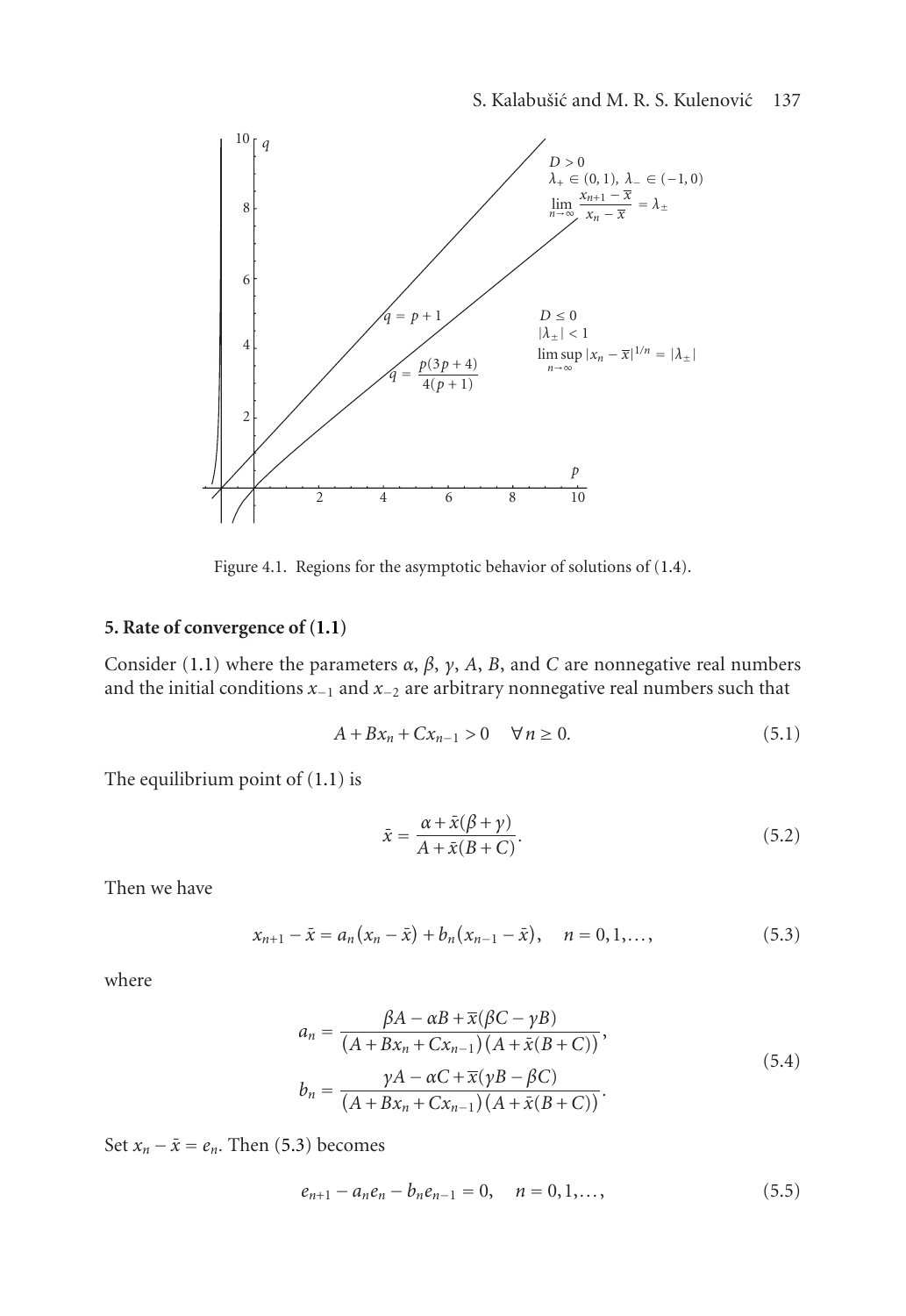where

$$
a_n \longrightarrow \frac{\beta A - \alpha B + \overline{x}(\beta C - \gamma B)}{(A + \overline{x}(B + C))^2}, \quad b_n \longrightarrow \frac{\gamma A - \alpha C + \overline{x}(\gamma B - \beta C)}{(A + \overline{x}(B + C))^2}, \quad n \longrightarrow \infty.
$$
 (5.6)

The limiting equation associated with [\(5.5\)](#page-16-1) is

$$
e_{n+1} - \frac{\beta A - \alpha B + \overline{x}(\beta C - \gamma B)}{(A + \overline{x}(B + C))^{2}} e_{n} - \frac{\gamma A - \alpha C + \overline{x}(\gamma B - \beta C)}{(A + \overline{x}(B + C))^{2}} e_{n-1} = 0, \quad n = 0, 1, .... \quad (5.7)
$$

The characteristic equation of [\(5.7\)](#page-17-5) is

<span id="page-17-6"></span><span id="page-17-5"></span>
$$
\lambda^2 - \frac{\beta A - \alpha B + \overline{x}(\beta C - \gamma B)}{(A + \overline{x}(B + C))^2} \lambda - \frac{\gamma A - \alpha C + \overline{x}(\gamma B - \beta C)}{(A + \overline{x}(B + C))^2} = 0
$$
\n(5.8)

which is exactly the characteristic equation of the linearized equation of [\(1.1\)](#page-0-0) evaluated at the positive equilibrium  $\bar{x}$ .

Using Poincaré's theorem and [Theorem 1.5,](#page-4-5) we obtain the following result which describes the precise asymptotic behavior of solutions converging to the positive equilibrium.

THEOREM 5.1. (i) If the discriminant of [\(5.8\)](#page-17-6) is positive, then every solution  $\{x_n\}$  of [\(1.1\)](#page-0-0) *which is eventually different from the equilibrium satisfies one of the two limit relations in*  $(4.12)$ *, where*  $\lambda_+$  *are the real roots of* [\(5.8\)](#page-17-6)*.* 

*In particular,* [\(1.1\)](#page-0-0) has all oscillatory solutions if both roots  $\lambda_+$  are negative, and has all *solutions nonoscillatory if both roots*  $\lambda_+$  *are positive.* 

(ii) If the discriminant of [\(5.8\)](#page-17-6) is nonpositive, then every solution  $\{x_n\}$  of [\(1.1\)](#page-0-0) which is *eventually different from the equilibrium satisfies [\(3.7\)](#page-7-3), where <sup>λ</sup>*<sup>±</sup> *are the complex roots of [\(5.8\)](#page-17-6).*

## **Acknowledgments**

The authors are grateful to the referees for numerous comments that improved the quality of the paper. The first author is on research leave from the Department of Mathematics, University of Sarajevo, Sarajevo, Bosnia and Herzegovina.

#### <span id="page-17-2"></span>**References**

- [1] K. T. Alligood, T. D. Sauer, and J. A. Yorke, *Chaos. An Introduction to Dynamical Systems*, Textbooks in Mathematical Sciences, Springer-Verlag, New York, 1997.
- <span id="page-17-0"></span>[2] H. El-Metwally, E. A. Grove, and G. Ladas, *A global convergence result with applications to periodic solutions*, J. Math. Anal. Appl. **245** (2000), no. 1, 161–170.
- <span id="page-17-4"></span>[3] S. N. Elaydi, *An Introduction to Difference Equations*, 2nd ed., Undergraduate Texts in Mathematics, Springer-Verlag, New York, 1999.
- <span id="page-17-3"></span>[4] , *Recent developments in the asymptotics of difference equations*, New Developments in Difference Equations and Applications (Taipei, 1997), Gordon and Breach, Amsterdam, 1999, pp. 161–181.
- <span id="page-17-1"></span>[5] C. H. Gibbons, M. R. S. Kulenović, and G. Ladas, *On the recursive sequence*  $x_{n+1} = (\alpha + \beta)$ *βxn*−1)*/*(*<sup>γ</sup>* <sup>+</sup>*xn*), Math. Sci. Res. Hot-Line **<sup>4</sup>** (2000), no. 2, 1–11.